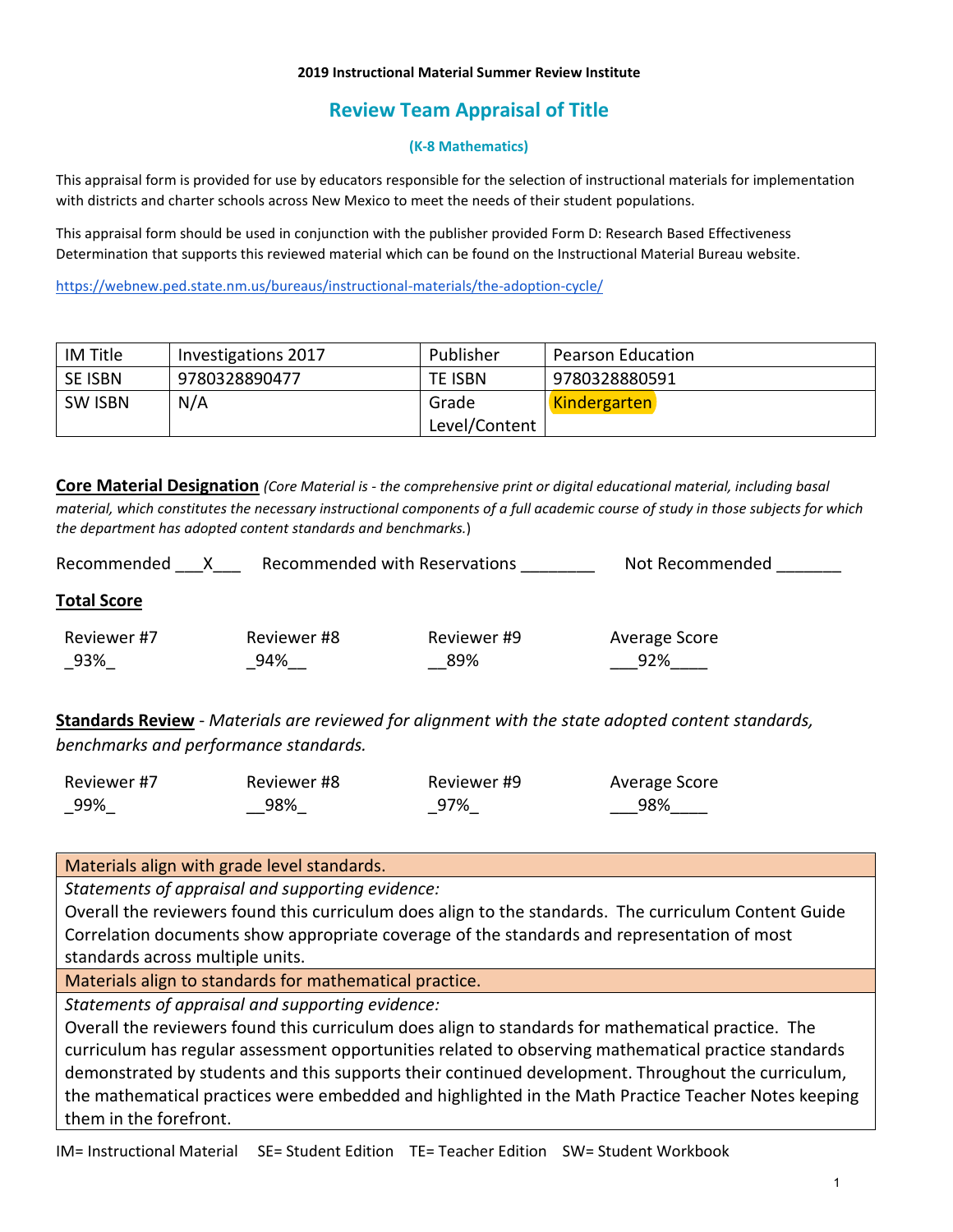### Materials show aspects of rigor.

*Statements of appraisal and supporting evidence:*

Overall the reviewers found this curriculum does show aspects of rigor. Conceptual Understanding was continuously addressed with Classroom Routines, Math Workshop activities, and Concept Discussions. Procedural Skills and Fluency were continuously addressed with Classroom Routines, Games, and Homework Practice. Application of Mathematics was supported by providing students with Math Workshops activities, a Story Problem Routine, and varied settings & contexts covering similar topics and standards.

**Math Content Review** - *Materials are reviewed for relevant criteria pertaining to the support for teachers and students in the specific reviewed content area.*

| Reviewer #7 | Reviewer #8 | Reviewer #9 | Average Score |
|-------------|-------------|-------------|---------------|
| _96%        | 93%         | 89%         | 93%           |

Materials are consistent with grade level content, supporting the intent of the delivery and understanding of mathematics.

*Statements of appraisal and supporting evidence:*

The reviewers found that the materials are consistent and developmentally appropriate for the grade level. There are multiple teacher notes embedded in the curriculum for giving information to support the delivery of instruction and teacher understanding of the mathematics, as well as notes commenting on developmentally appropriate responses from children. Each unit begins with a Unit Focus, giving the teacher critical details regarding the math focus areas for that unit, connections to prior curriculum, and looks forward to areas that the curriculum follows up on or how it connects to the next grade level. The materials also contain Professional Development notes in the back of each unit that support the delivery and understanding.

Materials support student learning of mathematics.

*Statements of appraisal and supporting evidence:*

The reviewers found that materials support student learning of mathematics. Materials support students by encouraging them to use precise and accurate mathematics, academic language, terminology, and concrete and abstract representations. Materials provide strategies to elicit mathematical discourse among students. There are a variety of materials provided to support students, such as the Student Activity Book, Family Letters, and online Games. The curriculum references 8 strategies for supporting intervention and 8 strategies for supporting ELL students.

**All Content Review** - *Materials are reviewed for relevant criteria pertaining to the support for teachers and students in the material regarding the progression of the standards, lesson structure, pacing, assessment, individual learners and cultural relevance.*

| Reviewer #7 | Reviewer #8 | Reviewer #9 | Average Score |
|-------------|-------------|-------------|---------------|
| 77%         | 85%         | 71%         | 78%           |

Materials are consistent with the progressions in the standards. *Statements of appraisal and supporting evidence:*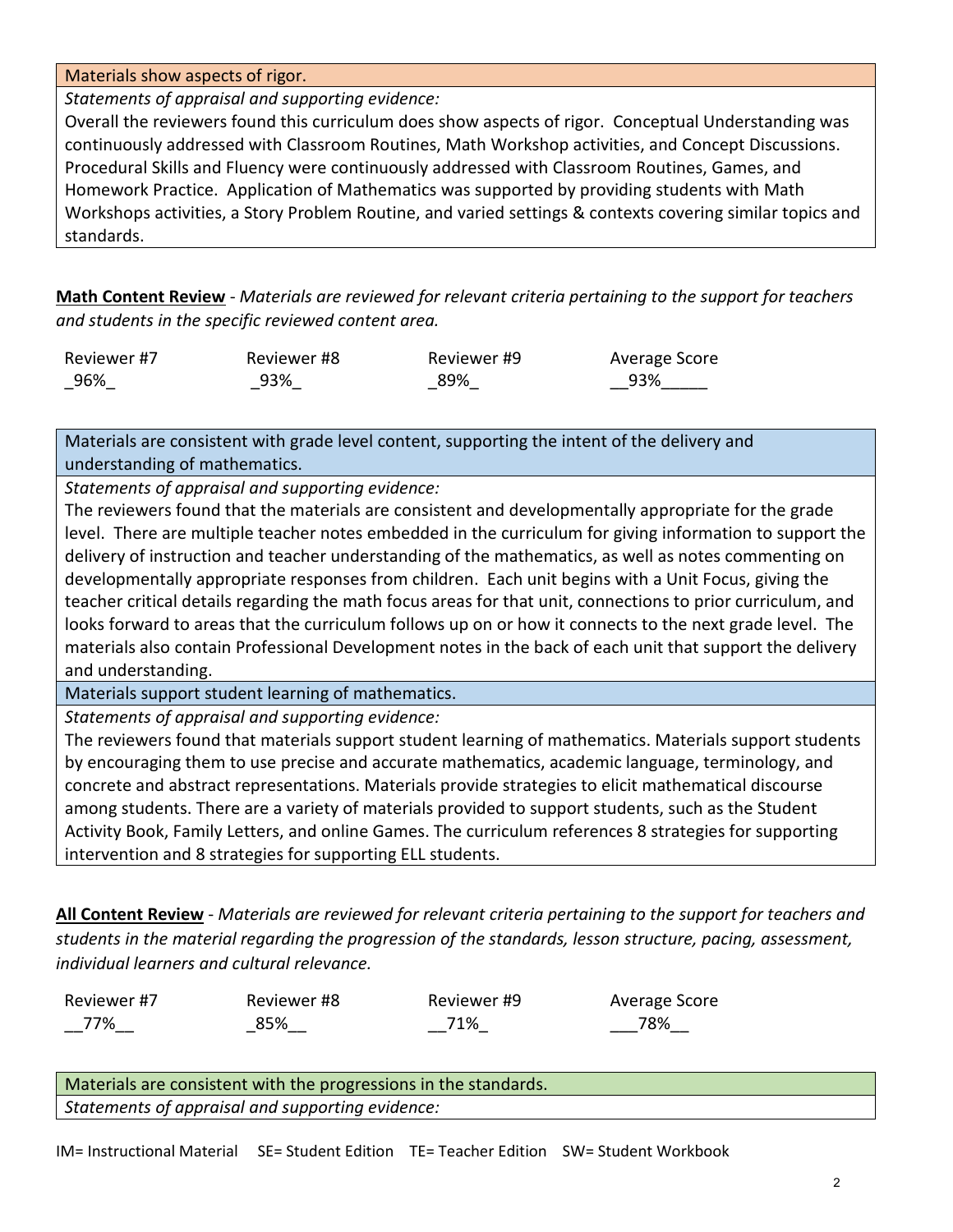The materials are consistent with the progressions in the standards. Each component in the session addresses multiple standards and these components progress throughout the year. The standard K.CC.A.1 starts with counting up to 5. By unit 2, students count and count out a set of objects up to 10. By Unit 4, students count and count out a set of objects up to 15. By Unit 6, student count and count out a set of objects up to 20. By Unit 8, students are rote counting by 1s, 10s to 100, and when counting by 1s, start from a number other than 1. Examples of these progressions can be found in red in the Content Guide Correlations.

Materials foster coherence through connections at a single grade, where appropriate and required by the standards.

*Statements of appraisal and supporting evidence:*

The materials do foster coherence and connections throughout the grade level. There are multiple routines and games that are utilized throughout the curriculum that have been modified to support progress across a single standard and also to encompass multiple standards. For example, the attendance routine starts with the basic CC standards (K.CC.4-5) and then varies into a comparing version (K.CC.6-7), a double ten frame version supporting NBT standards (K.NBT.1) and counting forward and backward & labeling version (K.CC.1-3). There is some carry over practice during the math workshop time from one unit to the next to ensure continuity and sufficient practice. The unit overview specifically explains to teachers the prior learning and the next steps and connections to other units.

Materials are well designed and take into account effective lesson structure and pacing.

*Statements of appraisal and supporting evidence:*

Materials are well designed and take into account effective lesson structure and pacing. Materials include a glossary and multiple footnotes for teachers to implement the material effectively. The front pages of each Teacher Edition explain the sequence and focus of the unit. Furthermore, a Unit Focus explains the main ideas and objectives of the unit summarizing connections to previous and future work. An Investigation Planner and Today's Plan are also included to help develop an instructional plan for each lesson with a list of each session activities, materials, and pacing suggestions.

Materials offer teachers resources and tools to collect ongoing data about student progress on the standards.

*Statements of appraisal and supporting evidence:*

The materials offer teachers resources and tools to collect ongoing data about student progress on the standards (focus points). The Implementing Investigations Guide on page 20 describes all the different assessments in the units. These assessments are tied to benchmarks that set clear expectations for what students should know and be able to do. In Kindergarten, the primary means of assessing students is through observing and discussions. There are Assessment Checklists and Assessment Sessions throughout the curriculum. The materials guide the teacher by offering specific information about the assessment opportunities in each unit and provide many opportunities for formative assessment along the way. It identifies each benchmark and associated Assessment Checklist(s) and the session in which it is introduced. The materials also state teacher notes about where the Mathematical Practices are assessed and identifies student work that can be collected for a portfolio. Each unit ends with multiple sessions dedicated to collecting summative data.

Materials give all students extensive opportunities and support to explore key concepts.

*Statements of appraisal and supporting evidence:*

Approximately 65% of the materials are focused on exploring the core standards in Kindergarten. Information can be found in the Content Guide pages 12-20. Multiple games, routines, and activities support the same standards but with a different setting or with variations to keep students engaged while being able to explore the same idea in multiple ways. Parents are asked to follow up with these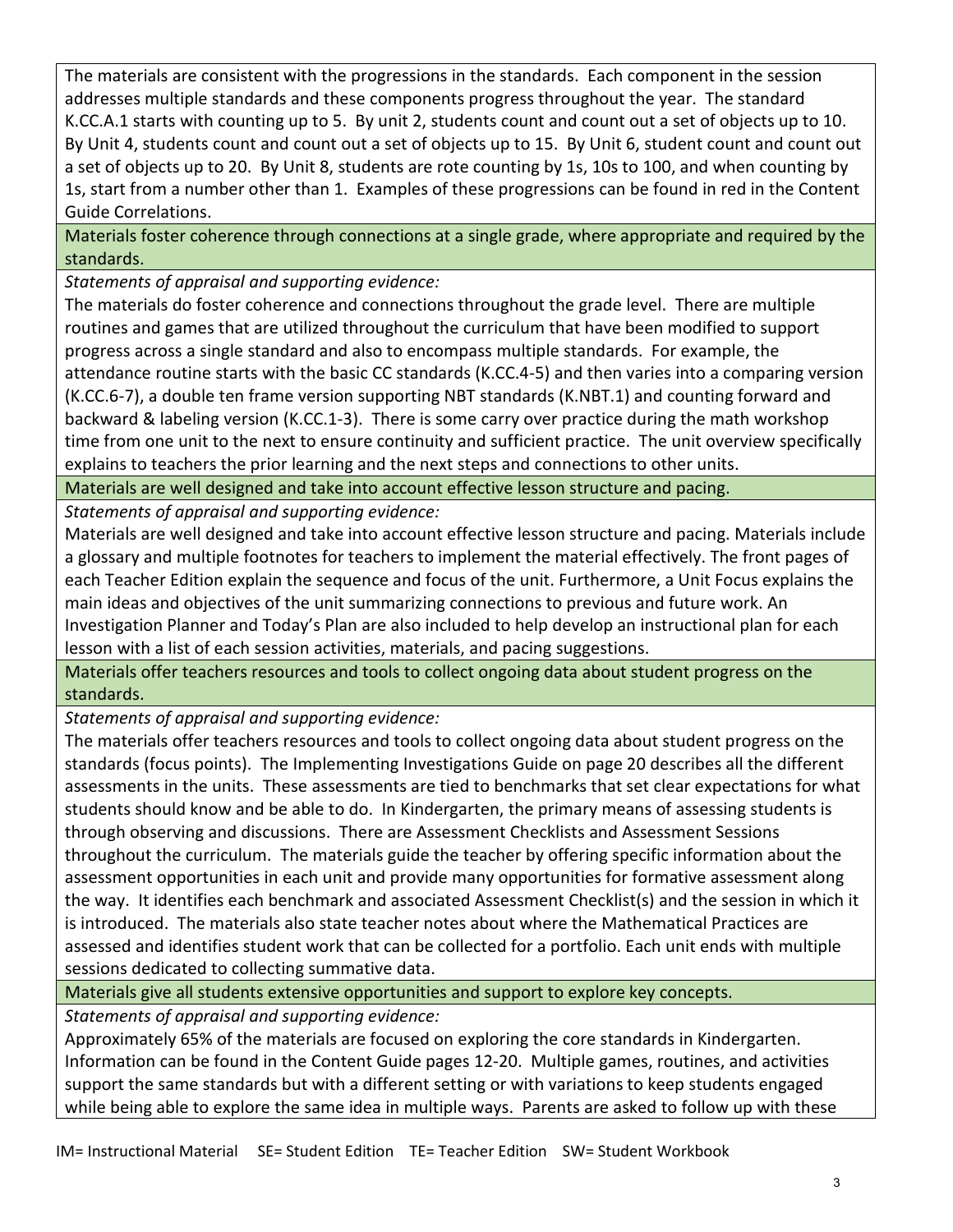same activities and routines in the home. Modifications for ELL, Intervention, and extension are offered at regular intervals to support access for all.

Materials support effective use of technology to enhance student learning. Digital materials are accessible and available in multiple platforms.

*Statements of appraisal and supporting evidence:*

Materials support effective use of technology to enhance student learning. A digital component is accessible for teachers and students to use. Pearsonrealize.com provides opportunities for students to practice their mathematical skills through the use of videos and games. Digital materials such as Teacher Presentations and Digital Math Tools are also available digitally. Resource Masters and Student Activity Books are available in the website in both English and Spanish. Assessments are also available online. Materials can be easily customized for individual learners.

*Statements of appraisal and supporting evidence:*

The materials can be easily customized for individual learners by following the Differentiation Strategies. At the beginning of each unit, there is information that can be used to make a differentiation plan based on the individual needs of your students. Each session has a section called: Differentiation: Supporting the Range of Learners. This section gives the teacher suggested strategies to use. These strategies are summarized in the Implementing Investigations Guide on pages 52-58.

Another way to customize the materials is being able to digitally assign videos and/or online games and create centers to address any areas of need. The videos are filled with information on procedures and/or concepts. The Games provide opportunities for students to practice important mathematical concepts and skills and to develop and deepen their mathematical understanding and reasoning. Every Game has Resource Masters with the instructions and a recording sheet that the teacher can print off and place into a center.

Materials take into account cultural perspectives.

*Statements of appraisal and supporting evidence: These materials support effective* 

This was the weakest area for this curriculum in terms of scoring with evidence on the rubric. There are a lot of supports for ELL learners and the curriculum is available in Spanish, but not a lot of other attention is paid to culturally relevant information. There is potential to customize some of the regular routines such as the story problems and surveys to make it more culturally relevant, but it would take teacher initiative. It doesn't appear to be embedded or explicitly directed in the curriculum.

**Reviewer Professional Summation** - *These materials are reviewed by Level II and Level III educators from across New Mexico. The reviewers have brought their knowledge, experience and expertise into the review of these materials. They offer here their individual summary of the material as a whole.* 

Reviewer #7 background and experience: I am a level 3 teacher with 25 years of experience in K-3 classrooms, K-5 math intervention and elementary instructional coaching for math. Currently I am a math resource teacher serving Title I elementary schools in Albuquerque Public Schools.

*Professional summary of material:* 

This curriculum was a developmentally appropriate, hands-on, standards aligned curriculum. There was a lot of repeated exposure for students and a solid progression to support covering the standards with all the aspects of rigor. The teacher materials were easy to follow and interpret. The Teacher Notes built teacher understanding that would support them in effectively implementing the curriculum. Having both a digital and paper format to deliver content is helpful for meeting a variety of teacher comfort levels and resources available to teachers and parents as far as using technology. The ELL supports and Math Practice implementation pieces were strong parts of the curriculum. However, there could be more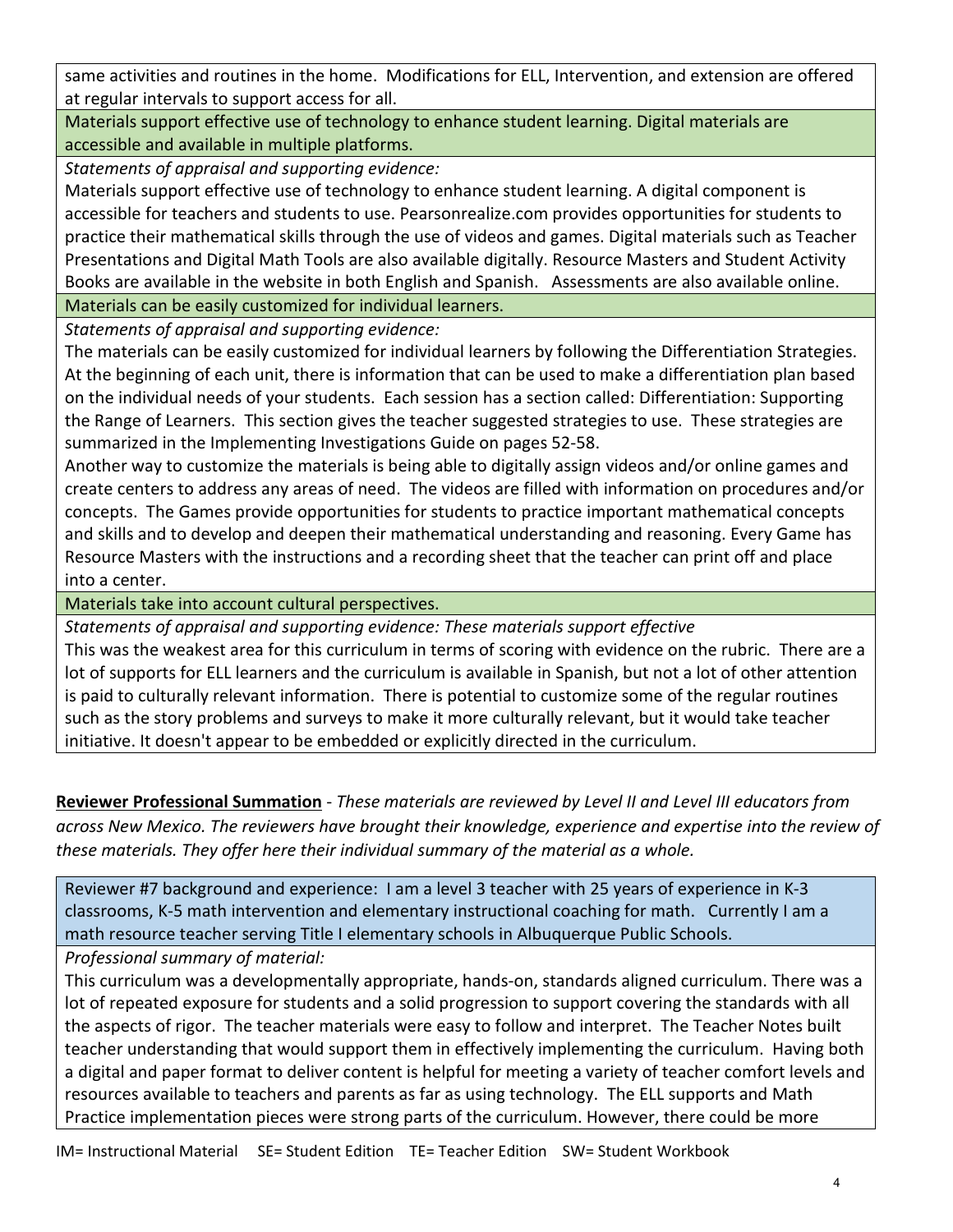attention paid to explicitly supporting teachers in how to make modifications that would support culturally relevant aspects of their local community. At times the publisher citations did not match the details of the rubric which may impact scoring, but overall this was a strong curriculum that I would recommend.

Reviewer #8 background and experience: I am a level 2 teacher with a TESOL and Bilingual endorsements. I have 6 years of experience and I am currently working as a second grade Bilingual teacher.

*Professional summary of material:*

Materials are well aligned to the standards and mathematical practices. They include multiple strategies to support a range of students, including English Language Learners and students who struggle or excel in certain areas. Overviews of each unit and multiple resources for planning and preparation are provided. The digital component has varied resources for teachers and students as well. Materials need to take into account cultural perspectives and diversity and include more culturally relevant content.

Reviewer #9 background and experience: I am a level 3 teacher with over 16 years of experience. I have taught every grade level at least once with the majority of my experience in K-2.

*Professional summary of material:* 

Investigations 3 materials engage students by supporting students to make sense of mathematics and learn that they are mathematical thinkers that can discuss their understanding of concepts and their reasoning about mathematical ideas. The activities and components focus on computational fluency. The curriculum provides a variety of activities, Games, and technology opportunities to support student learning. It also provides differentiation strategies, assessments, digital components, tools, and manipulatives. The front section of each unit supports the teacher. It is organized and easy to understand. The teacher is also supported with the Teacher Notes, Math Practice Notes, Math Words and Ideas, Math Notes, and Professional Development Notes that are connected to the Professional Development Section at the end of the unit or to videos in the online component.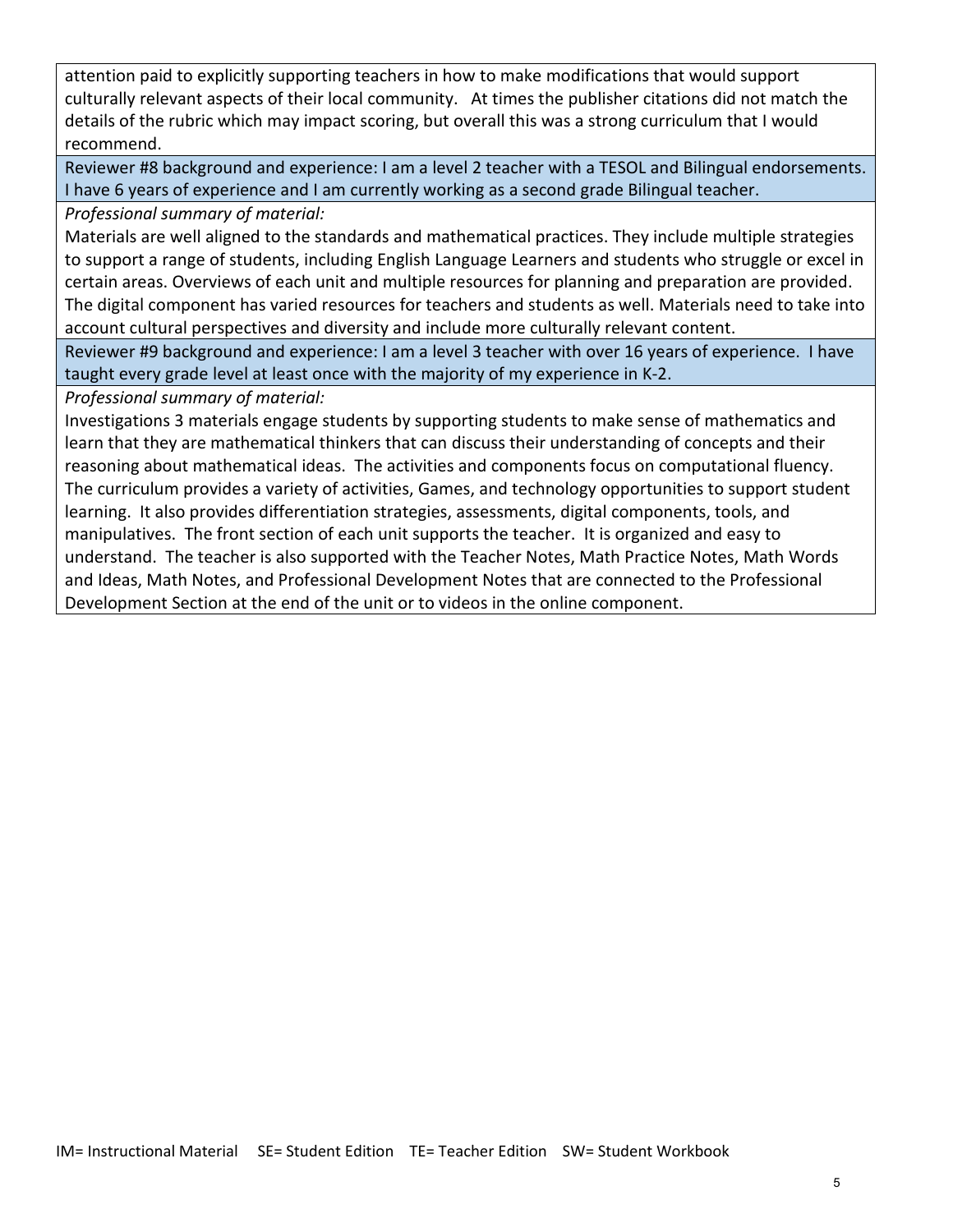# **Review Team Appraisal of Title**

### **(K-8 Mathematics)**

This appraisal form is provided for use by educators responsible for the selection of instructional materials for implementation with districts and charter schools across New Mexico to meet the needs of their student populations.

This appraisal form should be used in conjunction with the publisher provided Form D: Research Based Effectiveness Determination that supports this reviewed material which can be found on the Instructional Material Bureau website.

<https://webnew.ped.state.nm.us/bureaus/instructional-materials/the-adoption-cycle/>

| IM Title       | Investigations 2017 | Publisher      | <b>Pearson Education</b> |
|----------------|---------------------|----------------|--------------------------|
| <b>SE ISBN</b> | 9780328890484       | <b>TE ISBN</b> | 9780328880607            |
| <b>SW ISBN</b> | N/A                 | Grade          | Grade 1                  |
|                |                     | Level/Content  |                          |

**Core Material Designation** *(Core Material is - the comprehensive print or digital educational material, including basal material, which constitutes the necessary instructional components of a full academic course of study in those subjects for which the department has adopted content standards and benchmarks.*)

| Recommended        |                    | Recommended with Reservations | Not Recommended      |
|--------------------|--------------------|-------------------------------|----------------------|
| <b>Total Score</b> |                    |                               |                      |
| Reviewer #7<br>96% | Reviewer #8<br>92% | Reviewer #9<br>95%            | Average Score<br>94% |
|                    |                    |                               |                      |

**Standards Review** - *Materials are reviewed for alignment with the state adopted content standards, benchmarks and performance standards.*

| Reviewer #7 | Reviewer #8 | Reviewer #9 | Average Score |
|-------------|-------------|-------------|---------------|
| 100%        | 95%         | 98%         | 98%           |

Materials align with grade level standards.

*Statements of appraisal and supporting evidence:*

Overall the reviewers found this curriculum does align to the standards. The curriculum Content Guide Correlation documents show appropriate coverage of the standards and representation of most standards across multiple units.

Materials align to standards for mathematical practice.

*Statements of appraisal and supporting evidence:*

Overall the reviewers found this curriculum does align to standards of mathematical practice. The curriculum has regular assessment opportunities related to observing mathematical practice standards demonstrated by students and this supports their continued development. Throughout the curriculum, the mathematical practices were embedded and highlighted in the Math Practice Teacher Notes keeping them in the forefront.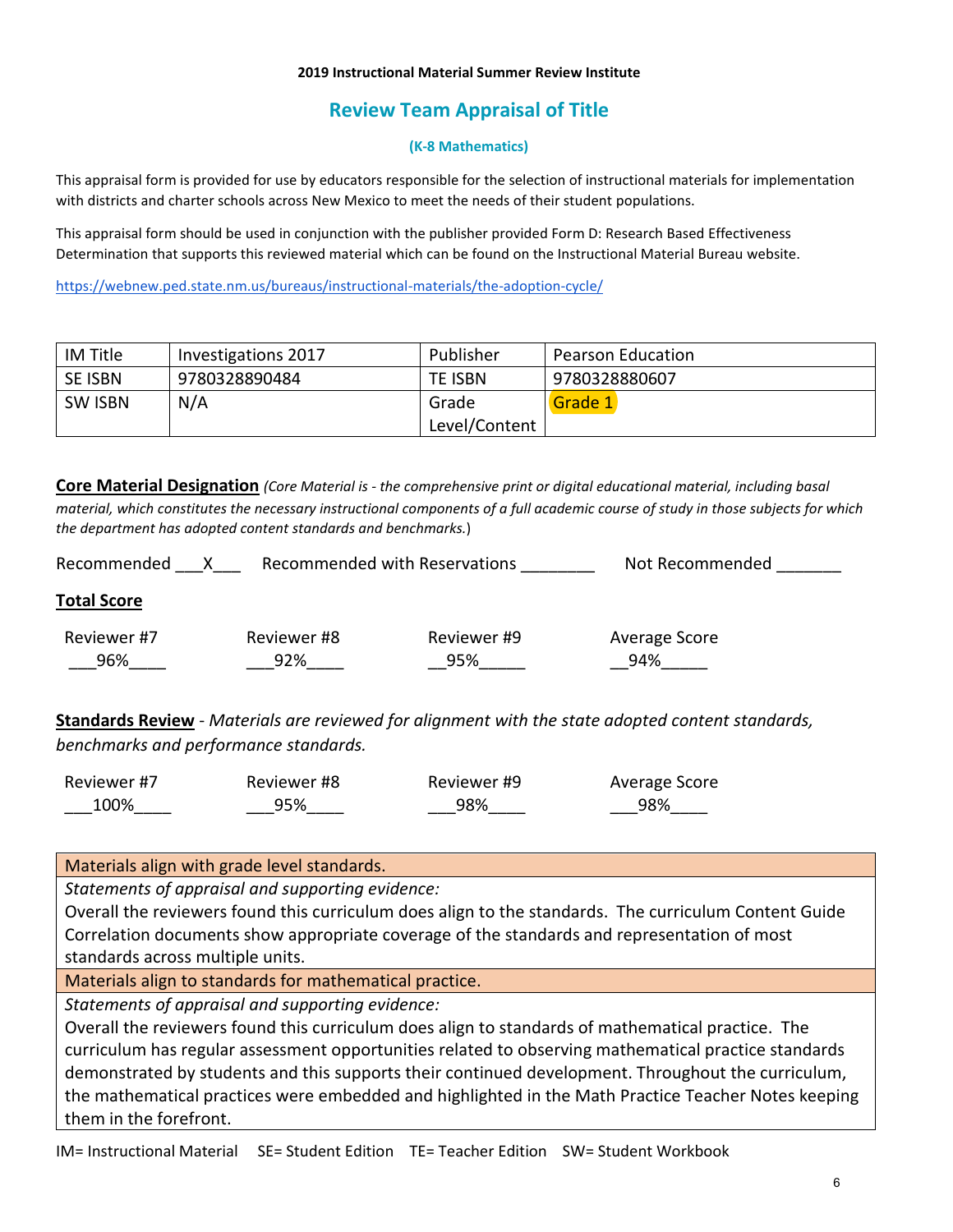### Materials show aspects of rigor.

*Statements of appraisal and supporting evidence:*

Overall the reviewers found this curriculum does show aspects of rigor. Conceptual Understanding was continuously addressed with Classroom Routines, Math Workshop activities, and Concept Discussions. Procedural Skills and Fluency were continuously addressed with Classroom Routines, Games, and Homework Practice. Application of Mathematics was supported by providing students with Math Workshops activities, Story Problems, and varied settings & contexts covering similar topics and standards.

**Math Content Review** - *Materials are reviewed for relevant criteria pertaining to the support for teachers and students in the specific reviewed content area.*

| Reviewer #7 | Reviewer #8 | Reviewer #9 | Average Score |
|-------------|-------------|-------------|---------------|
| 100%        | 100%        | 100%        | 100%          |

Materials are consistent with grade level content, supporting the intent of the delivery and understanding of mathematics.

*Statements of appraisal and supporting evidence:*

The reviewers found that the materials are consistent and developmentally appropriate for the grade level. There are multiple teacher notes embedded in the curriculum for giving information to support the delivery of instruction and teacher understanding of the mathematics, as well as notes commenting on developmentally appropriate responses from children. Each unit begins with a Unit Focus, giving the teacher critical details regarding the math focus areas for that unit and connections to prior curriculum and looks forward to areas that the curriculum follows up on or how it connects to the next grade level. The materials also contain Professional Development notes in the back of each unit that support the delivery and understanding.

Materials support student learning of mathematics.

*Statements of appraisal and supporting evidence:*

The reviewers found that materials support student learning of mathematics. Materials support students by encouraging them to use precise and accurate mathematics, academic language, terminology, and concrete and abstract representations. Materials provide strategies to elicit mathematical discourse among students. There are a variety of materials provided to support students, such as the Student Activity Book, Family Letters, and online Games. The curriculum references 8 strategies for supporting intervention and 8 strategies for support ELL students. Differentiation was further broken down into intervention, practice, and extension.

**All Content Review** - *Materials are reviewed for relevant criteria pertaining to the support for teachers and students in the material regarding the progression of the standards, lesson structure, pacing, assessment, individual learners and cultural relevance.*

| Reviewer #7 | Reviewer #8 | Reviewer #9 | Average Score |
|-------------|-------------|-------------|---------------|
| 84%         | 81%         | 85%         | 84%           |

Materials are consistent with the progressions in the standards.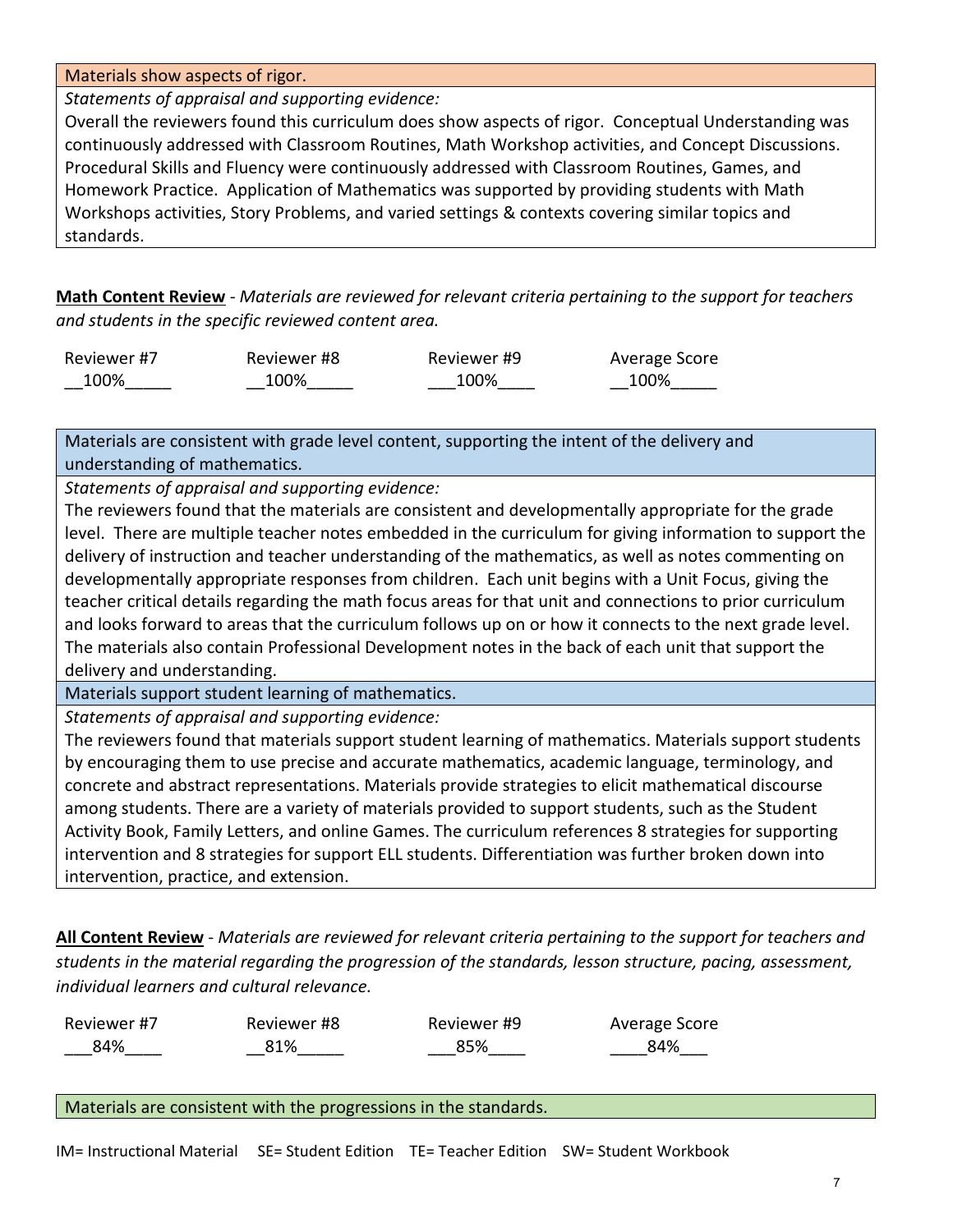*Statements of appraisal and supporting evidence:*

The materials are consistent with the progressions in the standards. Each component in the session addresses multiple standards and these components progress throughout the year. The standard 1.OA.A.1 starts with simple addition and subtraction. By unit 3, students find at least 5 solutions to put together/take apart problem with both addends unknown. By unit 4, students solve comparison problems with the difference unknown. By unit 5, students are fluent with addition and subtraction within 10. Examples of these progressions can be found in red in the Content Guide Correlations. Materials foster coherence through connections at a single grade, where appropriate and required by the standards.

*Statements of appraisal and supporting evidence:*

The materials do foster coherence and connections throughout the grade level. There are multiple routines and games that are utilized throughout the curriculum that have been modified to support progress across a single standard and also to encompass multiple standards. For example, the Build It Routine starts building the basic Operations and Algebra standards and then varies into a How Many Groups of 10 and other variations aligning with Number in Base 10 standards. There is some carry over practice during the math workshop time from one unit to the next to ensure continuity and sufficient practice. The unit overview specifically explains to teachers the prior learning, as well as the next steps and connections to other units.

Materials are well designed and take into account effective lesson structure and pacing.

*Statements of appraisal and supporting evidence:*

Materials are well designed and take into account effective lesson structure and pacing. Materials include a glossary and multiple footnotes for teachers to implement the material effectively. The front pages of each Teacher Edition explain the sequence and focus of the unit. Furthermore, a Unit Focus explains the main ideas and objectives of the unit summarizing connections to previous and future work. An Investigation Planner and Today's Plan are also included to help develop an instructional plan for each lesson with a list of each session's activities, materials, and pacing suggestions.

Materials offer teachers resources and tools to collect ongoing data about student progress on the standards.

*Statements of appraisal and supporting evidence:*

The materials offer teachers resources and tools to collect ongoing data about student progress on the standards (focus points). The Implementing Investigations Guide on page 20 describes all the different assessments in the units. These assessments are tied to benchmarks that set clear expectations for what students should know and be able to do. There are Assessment Checklists, Quizzes, Embedded Benchmark Tasks, Portfolio suggestions, and Review and Practice opportunities throughout the curriculum. In the online resources, there are Pearson-Created tests that can be accessed and assigned to students or customized by the teacher. The materials guide the teacher by offering specific information about the assessment opportunities in each unit and provide many opportunities for formative assessment along the way. It identifies each benchmark and associated Assessment Checklist(s) and the session in which it is introduced. The materials also state teacher notes about where the Mathematical Practices are assessed and identifies student work that can be collected for a portfolio. Each unit ends with multiple sessions dedicated to collecting summative data. While overall the assessment is a strength for this curriculum, one area of weakness is connected to student feedback. It does not appear that there are explicit guides for teachers on how to set up systems for students to monitor their own progress, although student portfolios might be used in this way.

Materials give all students extensive opportunities and support to explore key concepts.

*Statements of appraisal and supporting evidence:*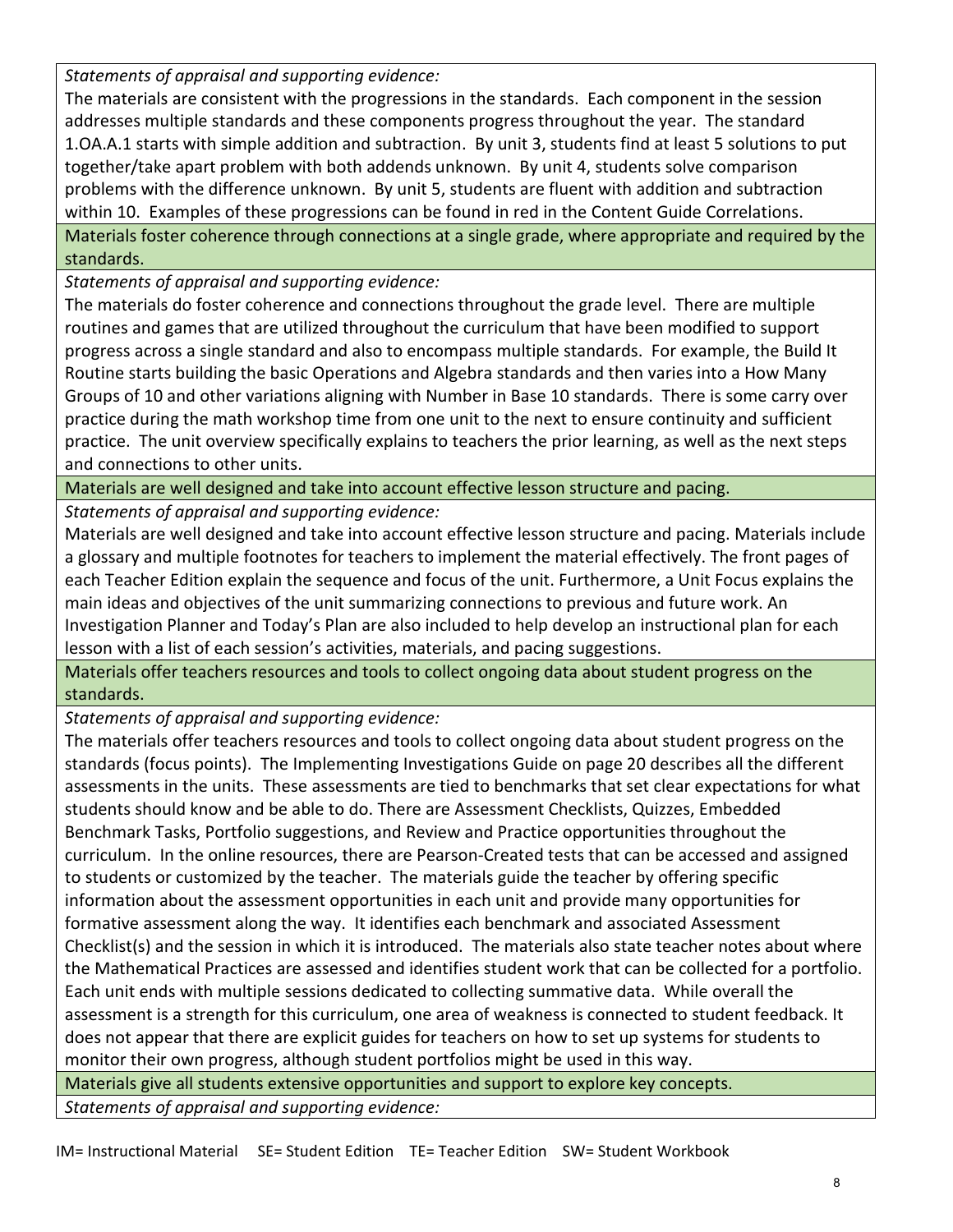Approximately 70% of the materials are focused on exploring the core standards in first grade. Information can be found in the Content Guide pages 12-30. Multiple games, routines, and activities support the same standards, but with a different setting or with variations to keep students engaged while being able to explore the same idea in multiple ways. Parents are asked to follow up with these same activities and routines in the home. Modifications for ELL, Intervention, and Extension are offered at regular intervals to support access for all.

Materials support effective use of technology to enhance student learning. Digital materials are accessible and available in multiple platforms.

*Statements of appraisal and supporting evidence:*

Materials support effective use of technology to enhance student learning. A digital component is accessible for teachers and students to use. Pearsonrealize.com provides opportunities for students to practice their mathematical skills through the use of videos and games. Digital materials, such as Teacher Presentations and Digital Math Tools, are also available. Resource Masters and Student Activity Books are available in the website in both English and Spanish. Assessments can be customized and assigned to individual students or the whole class.

Materials can be easily customized for individual learners.

*Statements of appraisal and supporting evidence:*

The materials can be easily customized for individual learners by following the Differentiation Strategies. At the beginning of each unit, there is information that can be used to make a differentiation plan based on the individual needs of your students. Each session has a section called 'Differentiation: Supporting the Range of Learners'. This section gives the teacher suggested strategies to use. These strategies are summarized in the Implementing Investigations Guide on pages 52-58. There are more interventions, practices, and extensions at the end of each unit. These are activities that can be assigned any time after a certain session has been taught.

Another way to customize the materials is being able to digitally assign videos and/or online games and create centers to address any areas of need. The videos are filled with information on procedures and/or concepts. The Games provide opportunities for students to practice important mathematical concepts and skills and to develop and deepen their mathematical understanding and reasoning. Every Game has Resource Masters with the instructions and a recording sheet that the teacher can print off and place into a center.

The third way to customize the materials is through the assessment piece. There are Pearson-created Assessments that can be customized and assigned to students online. There are beginning of the year, end of the year, and unit tests.

Materials take into account cultural perspectives.

*Statements of appraisal and supporting evidence:*

This was the weakest area for this curriculum in terms of scoring with evidence on the rubric. There are a lot of supports for ELL learners. The curriculum is available in Spanish, but not a lot of other attention is paid to culturally relevant information. There is potential to customize some of the regular routines, such as the story problems and surveys to make it more culturally relevant. However, it would take teacher initiative. It doesn't appear to be embedded or explicitly directed in the curriculum.

**Reviewer Professional Summation** - *These materials are reviewed by Level II and Level III educators from across New Mexico. The reviewers have brought their knowledge, experience and expertise into the review of these materials. They offer here their individual summary of the material as a whole.*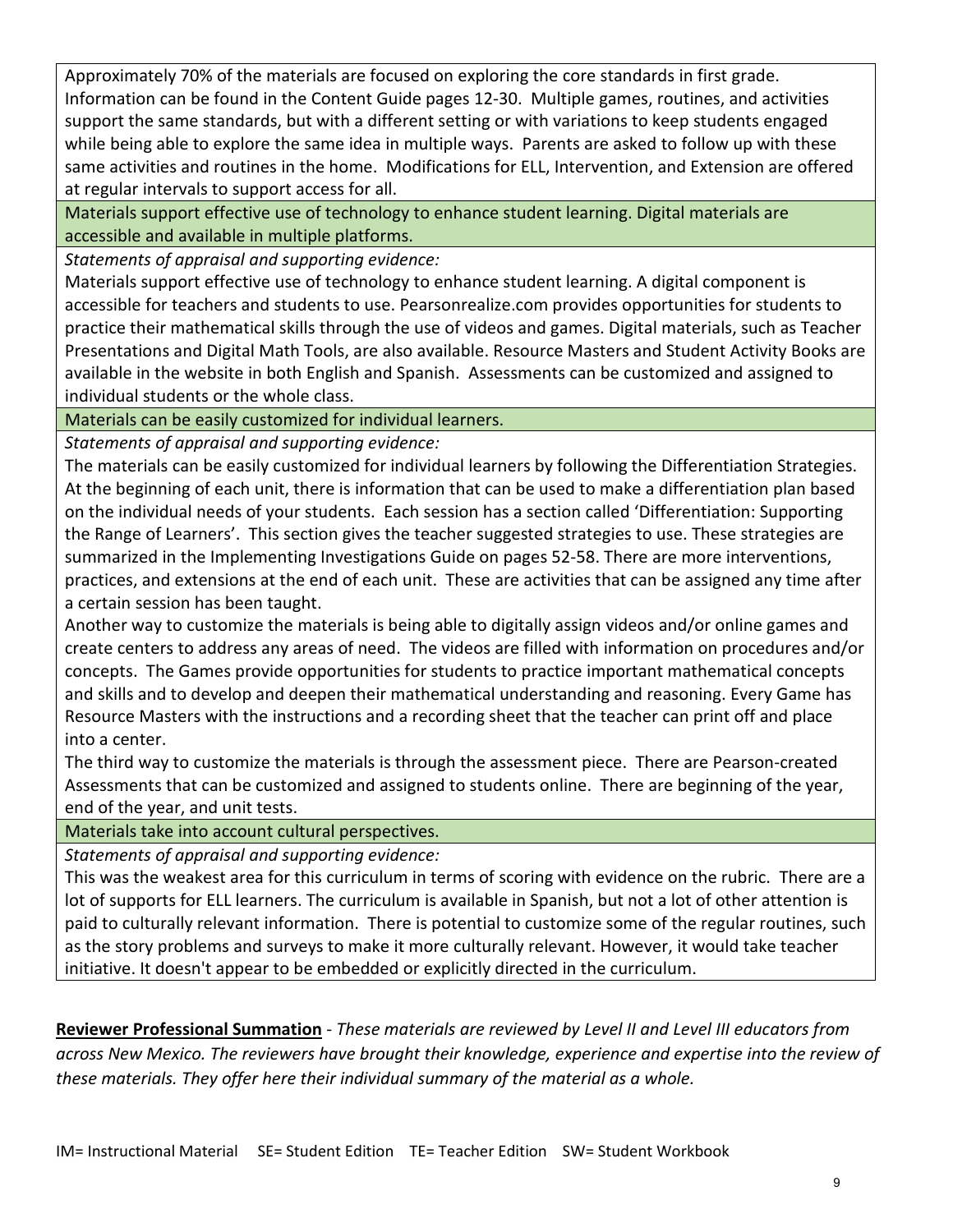Reviewer #7 background and experience: I am a level 3 teacher with 25 years of experience in K-3 classrooms, K-5 math intervention and elementary instructional coaching for math. Currently I am a math resource teacher serving Title I elementary schools in Albuquerque Public Schools.

*Professional summary of material:* This curriculum was a developmentally appropriate, hands-on, standards aligned curriculum. There was a lot of repeated exposure for students and a solid progression to support covering the standards with all the aspects of rigor. The teacher materials were easy to follow and interpret. The Teacher Notes built teacher understanding that would support them in effectively implementing the curriculum. Having both a digital and paper format to deliver content is helpful for meeting a variety of teacher comfort levels, as well as resources available to teachers and parents as to use technology. The ELL supports and Math Practice implementation pieces were strong parts of the curriculum. However, there could be more attention paid to explicitly supporting teachers in how to make modifications that would support culturally relevant aspects of their local community. Overall, this was a strong curriculum that I would recommend.

Reviewer #8 background and experience: I am a level 2 teacher with a TESOL and Bilingual endorsements. I have 6 years of experience and I am currently working as a second grade Bilingual teacher.

*Professional summary of material:*

Materials are well aligned to the standards and mathematical practices. They include multiple strategies to support a range of students, including English Language Learners and students who struggle or excel in certain areas. Overviews of each unit and multiple resources for planning and preparation are provided. The digital component has varied resources for teachers and students as well. Materials need to take into account cultural perspectives and diversity, as well as include more culturally relevant content.

Reviewer #9 background and experience: I am a level 3 teacher with over 16 years of experience. I have taught every grade level at least once with the majority of my experience in K-2.

*Professional summary of material:* 

Investigations 3 materials engage students by supporting them to make sense of mathematics, as well as learn that they are mathematical thinkers who can discuss their understanding of concepts and reason about mathematical ideas. The activities and components focus on computational fluency. The curriculum provides a variety of activities, Games, and technology opportunities to support student learning. It also provides differentiation strategies, assessments, digital components, tools, and manipulatives. The front section of each unit supports the teacher. It is organized and easy to understand. The teacher is also supported with the Teacher Notes, Math Practice Notes, Math Words and Ideas, Math Notes, and Professional Development Notes that are connected to the Professional Development Section at the end of the unit or to videos in the online component.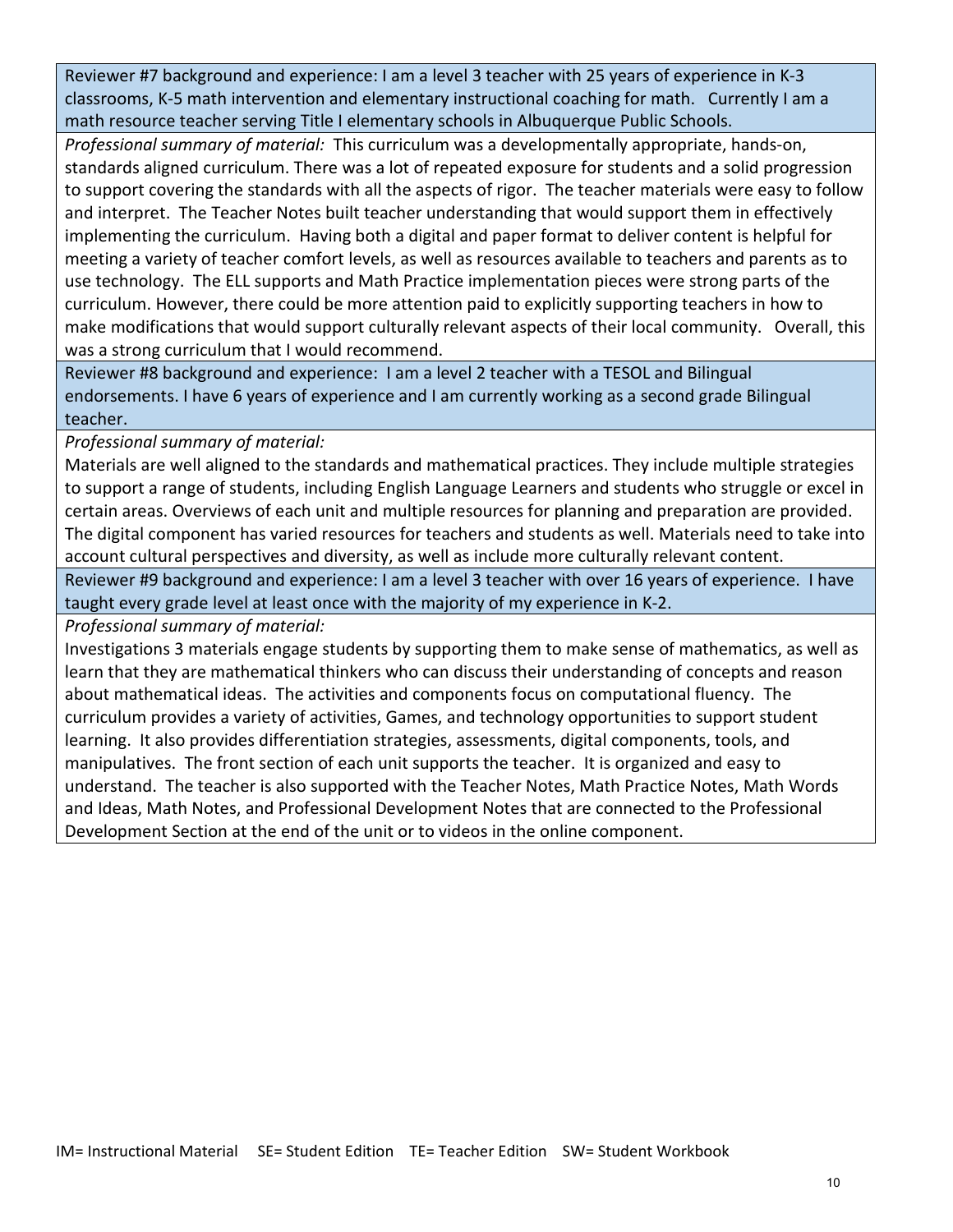## **Review Team Appraisal of Title**

#### **(K-8 Mathematics)**

This appraisal form is provided for use by educators responsible for the selection of instructional materials for implementation with districts and charter schools across New Mexico to meet the needs of their student populations.

This appraisal form should be used in conjunction with the publisher provided Form D: Research Based Effectiveness Determination that supports this reviewed material which can be found on the Instructional Material Bureau website.

<https://webnew.ped.state.nm.us/bureaus/instructional-materials/the-adoption-cycle/>

| IM Title       | Investigations 2017 | Publisher     | <b>Pearson Education</b> |
|----------------|---------------------|---------------|--------------------------|
| <b>SE ISBN</b> | 9780328890491       | TE ISBN       | 9780328880614            |
| <b>SW ISBN</b> | N/A                 | Grade         | Grade 2                  |
|                |                     | Level/Content |                          |

**Core Material Designation** *(Core Material is - the comprehensive print or digital educational material, including basal material, which constitutes the necessary instructional components of a full academic course of study in those subjects for which the department has adopted content standards and benchmarks.*)

Recommended X Recommended with Reservations Not Recommended Number

### **Total Score**

| Reviewer #7 | Reviewer #8 | Reviewer #9 | Average Score |
|-------------|-------------|-------------|---------------|
| 95%         | 94%         | 93%         | 94%           |

**Standards Review** - *Materials are reviewed for alignment with the state adopted content standards, benchmarks and performance standards.*

| Reviewer #7 | Reviewer #8 | Reviewer #9 | Average Score |
|-------------|-------------|-------------|---------------|
| 99%         | 98%         | 95%         | 97%           |

### Materials align with grade level standards.

*Statements of appraisal and supporting evidence:*

Overall the reviewers found this curriculum does align to the standards. The curriculum Content Guide Correlation documents show appropriate coverage of the standards and representation of most standards across multiple units.

Materials align to standards for mathematical practice.

*Statements of appraisal and supporting evidence:*

Overall the reviewers found this curriculum does align to standards for mathematical practice. The curriculum has regular assessment opportunities related to observing mathematical practice standards demonstrated by students and this supports their continued development. Throughout the curriculum,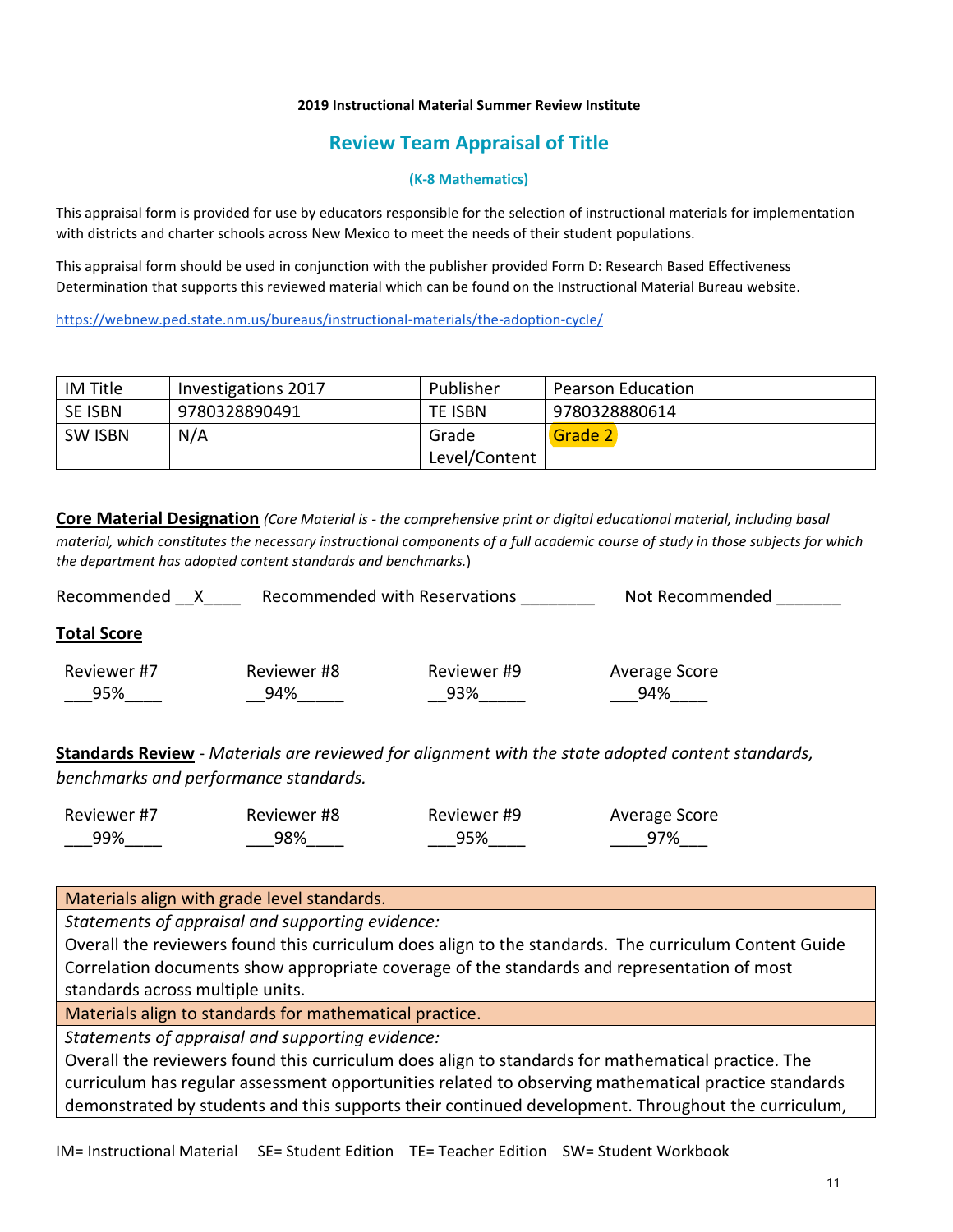the mathematical practices were embedded and highlighted in the Math Practice Teacher Notes, keeping them in the forefront.

Materials show aspects of rigor.

*Statements of appraisal and supporting evidence:*

Overall the reviewers found this curriculum does show aspects of rigor. Conceptual Understanding was continuously addressed with Classroom Routines, Math Workshop activities, and Concept Discussions. Procedural Skills and Fluency were continuously addressed with Classroom Routines, Games, and Homework Practice. Application of Mathematics was supported by providing students with Math Workshops activities, Story Problems, and varied settings & contexts covering similar topics and standards.

**Math Content Review** - *Materials are reviewed for relevant criteria pertaining to the support for teachers and students in the specific reviewed content area.*

| Reviewer #7 | Reviewer #8 | Reviewer #9 | Average Score |
|-------------|-------------|-------------|---------------|
| 100%        | 100%        | 100%        | 100%          |

Materials are consistent with grade level content, supporting the intent of the delivery and understanding of mathematics.

*Statements of appraisal and supporting evidence:*

The reviewers found that the materials are consistent and developmentally appropriate for the grade level. There are multiple teacher notes embedded in the curriculum for giving information to support the delivery of instruction and teacher understanding of mathematics, as well as notes commenting on developmentally appropriate responses from children. Each unit begins with a Unit Focus, giving the teacher critical details regarding the math focus areas for that unit, connections to prior curriculum, and looks forward to areas that the curriculum follows up on or how it connects to the next grade level. The materials also contain Professional Development notes in the back of each unit that support the delivery and understanding.

Materials support student learning of mathematics.

*Statements of appraisal and supporting evidence:*

The reviewers found that the materials support student learning of mathematics. Materials support students by encouraging them to use precise and accurate mathematics, academic language, terminology, and concrete and abstract representations. Materials provide strategies to elicit mathematical discourse among students. There are a variety of materials provided to support students, such as the Student Activity Book, Family Letters, and online Games. The curriculum references 8 strategies for supporting intervention and 8 strategies for support ELL students. Differentiation was further broken down into intervention, practice and extension.

**All Content Review** - *Materials are reviewed for relevant criteria pertaining to the support for teachers and students in the material regarding the progression of the standards, lesson structure, pacing, assessment, individual learners and cultural relevance.*

| Reviewer #7 | Reviewer #8 | Reviewer #9 | Average Score |
|-------------|-------------|-------------|---------------|
| 83%         | 85%         | 85%         | 84%           |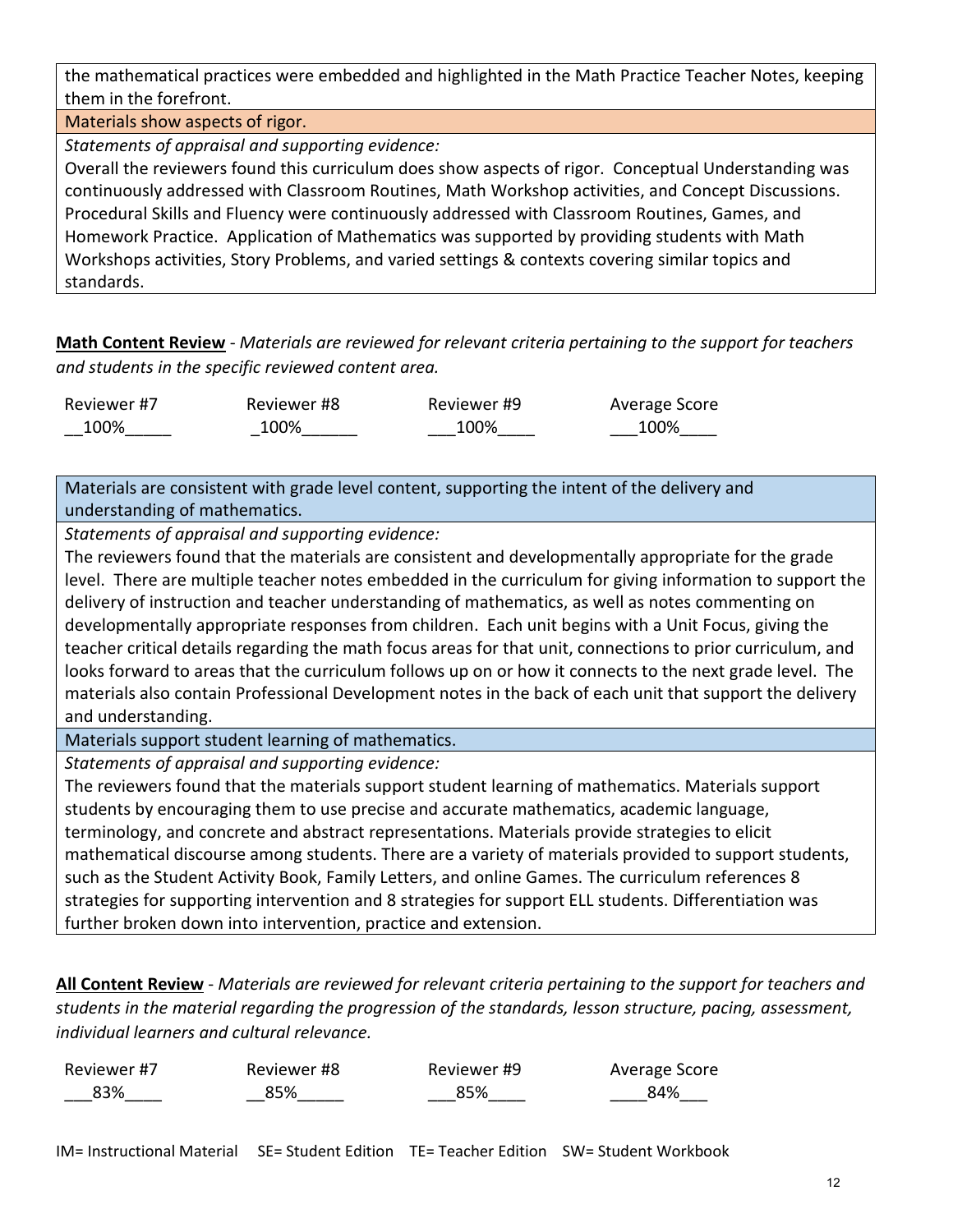### Materials are consistent with the progressions in the standards.

*Statements of appraisal and supporting evidence:*

The materials are consistent with the progressions in the standards. Each component in the session addresses multiple standards and these components progress throughout the year. The standard 2.OA.A.1 starts with solving a comparison story problem with the difference unknown. By unit 3, students solve a put together/take apart story problem with both addends unknown and find all the possible combinations. By unit 5, students solve a 2-step story problem that involves finding the difference between a 2-digit number and 100. By unit 8, students fluently subtract 2-digit numbers. Examples of these progressions can be found in red in the Content Guide Correlations.

Materials foster coherence through connections at a single grade, where appropriate and required by the standards.

*Statements of appraisal and supporting evidence:*

The materials do foster coherence and connections throughout the grade level. There are multiple routines and games utilized throughout the curriculum that have been modified to support progress across a single standard and also to encompass multiple standards. For example, the Quick Image Routine starts working with coin values & shapes (aligning to Geometry and Measurement standards) and has other variations like Ten Frames, Arrays & Stickers (aligning with Operations and Algebra & Number in Base 10 standards). There is some carry over practice during the math workshop time from one unit to the next to ensure continuity and sufficient practice. The unit overview specifically explains to teachers the prior learning and the next steps and connections to other units.

Materials are well designed and take into account effective lesson structure and pacing.

*Statements of appraisal and supporting evidence:*

Materials are well designed and take into account effective lesson structure and pacing. Materials include a glossary and multiple footnotes for teachers to implement the material effectively. The front pages of each Teacher Edition explain the sequence and focus of the unit. Furthermore, a Unit Focus explains the main ideas and objectives of the unit, summarizing connections to previous and future work. An Investigation Planner and Today's Plan are also included to help develop an instructional plan for each lesson with a list of each session activities, materials, and pacing suggestions.

Materials offer teachers resources and tools to collect ongoing data about student progress on the standards.

*Statements of appraisal and supporting evidence:*

The materials offer teachers resources and tools to collect ongoing data about student progress on the standards (focus points). The Implementing Investigations Guide on page 20 describes all the different assessments in the units. These assessments are tied to benchmarks that set clear expectations for what students should know and be able to do. There are Assessment Checklists, Quizzes, Embedded Benchmark Tasks, Portfolio suggestions, and Review and Practice opportunities throughout the curriculum. In the online resources, there are Pearson-Created tests that can be accessed and assigned to students or customized by the teacher. The materials guide the teacher by offering specific information about the assessment opportunities in each unit and provide many opportunities for formative assessment along the way. It identifies each benchmark and associated Assessment Checklist(s) and the session in which it is introduced. The materials also state teacher notes about where the Mathematical Practices are assessed and identifies student work that can be collected for a portfolio. Each unit ends with multiple sessions dedicated to collecting summative data. While overall the assessment is a strength for this curriculum, one area of weakness is connected to student feedback. It does not appear that there are explicit guides for teachers on how to set up systems for students to monitor their own progress, although student portfolios might be used in this way.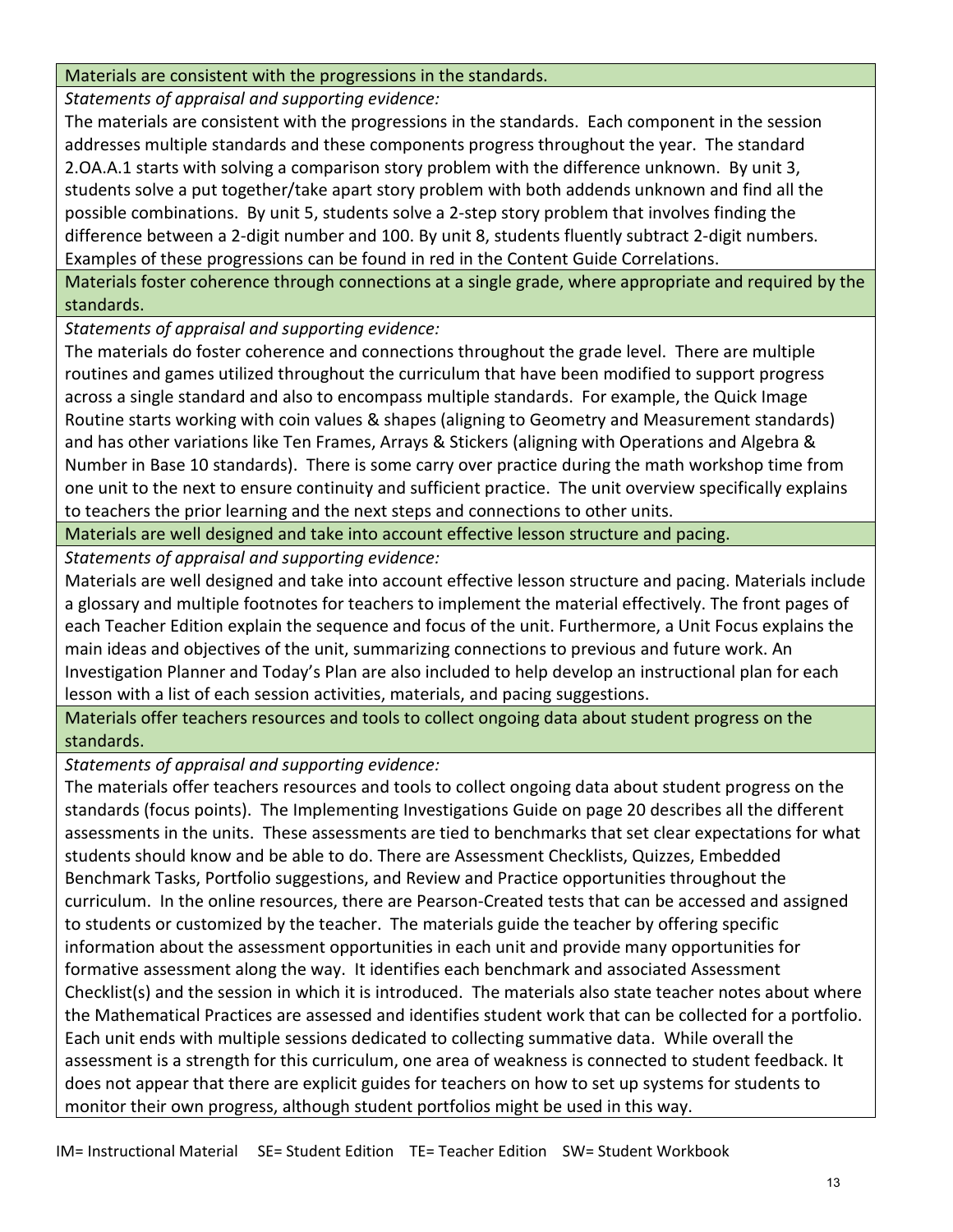### Materials give all students extensive opportunities and support to explore key concepts.

*Statements of appraisal and supporting evidence:*

Approximately 65% of the materials are focused on exploring the core standards in second grade. Information can be found in the Content Guide pages 12-30. Multiple games, routines and activities support the same standards, but with a different setting or with variations to keep students engaged while being able to explore the same idea in multiple ways. Parents are asked to follow up with these same activities and routines in the home. Modifications for ELL, Intervention, and Extension are offered at regular intervals to support access for all.

Materials support effective use of technology to enhance student learning. Digital materials are accessible and available in multiple platforms.

*Statements of appraisal and supporting evidence:*

Materials support effective use of technology to enhance student learning. A digital component is accessible for teachers and students to use. Pearsonrealize.com provides opportunities for students to practice their mathematical skills through the use of videos and games. Digital materials such as Teacher Presentations and Digital Math Tools are also available. Resource Masters and Student Activity Books are available in the website in both English and Spanish. Assessments can be customized and assigned to individual students or the whole class.

Materials can be easily customized for individual learners.

*Statements of appraisal and supporting evidence:*

The materials can be easily customized for individual learners by following the Differentiation Strategies. At the beginning of each unit, there is information that can be used to make a differentiation plan based on the individual needs of your students. Each session has a section called Differentiation: Supporting the Range of Learners. This section gives the teacher suggested strategies to use. These strategies are summarized in the Implementing Investigations Guide on pages 52-58. There are more interventions, practices, and extensions at the end of each investigation. These are activities that can be assigned any time after a certain session has been taught.

Another way to customize the materials is digitally assigning videos and/or online games and creating centers to address any areas of need. The videos are filled with information on procedures and/or concepts. The Games provide opportunities for students to practice important mathematical concepts and skills and to develop and deepen their mathematical understanding and reasoning. Every Game has Resource Masters with the instructions and a recording sheet that the teacher can print off and place into a center.

The third way to customize the materials is through the assessment piece. There are Pearson-Created Assessments that can be customized and assigned to students online. There are Beginning of the year, End of the year, and unit tests.

Materials take into account cultural perspectives.

*Statements of appraisal and supporting evidence:*

This was the weakest area for this curriculum in terms of scoring with evidence on the rubric. There are a lot of supports for ELL learners and the curriculum is available in Spanish, but not a lot of other attention is paid to culturally relevant information. There is potential to customize some of the regular routines, such as the story problems and surveys to make it more culturally relevant, but it would take teacher initiative. It doesn't appear to be embedded or explicitly directed in the curriculum.

**Reviewer Professional Summation** - *These materials are reviewed by Level II and Level III educators from across New Mexico. The reviewers have brought their knowledge, experience and expertise into the review of these materials. They offer here their individual summary of the material as a whole.*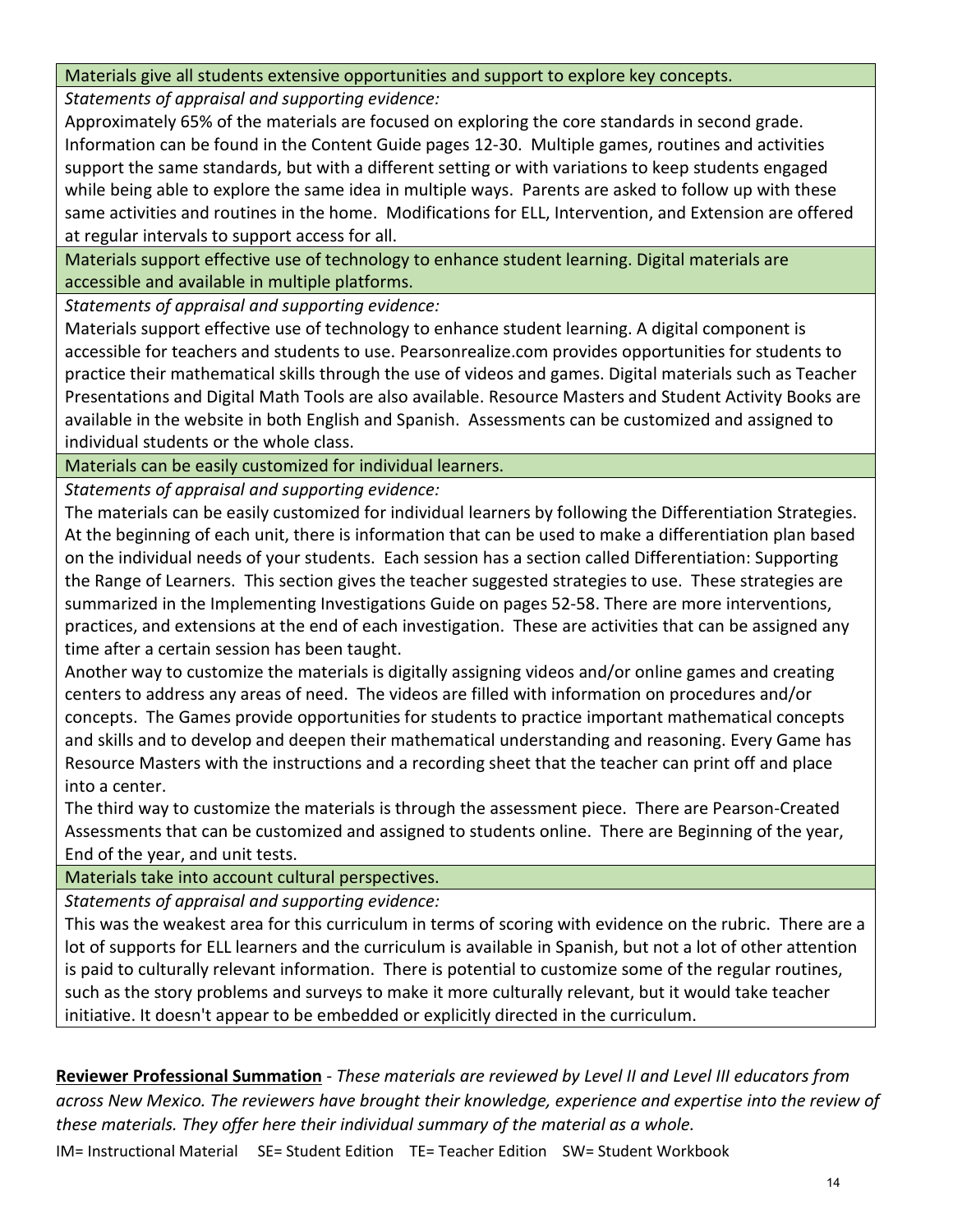Reviewer #7 background and experience: I am a level 3 teacher with 25 years of experience in K-3 classrooms, K-5 math intervention and, elementary instructional coaching for math. Currently I am a math resource teacher serving Title I elementary schools in Albuquerque Public Schools.

*Professional summary of material:* This curriculum was a developmentally appropriate, hands-on, standards aligned curriculum. There was a lot of repeated exposure for students and a solid progression to support covering the standards with all the aspects of rigor. The teacher materials were easy to follow and interpret. The Teacher Notes built teacher understanding that would support them in effectively implementing the curriculum. Having both a digital and paper format to deliver content is helpful for meeting a variety of teacher comfort levels, as well as resources available to teachers and parents to use technology. The ELL supports, Fluency Routines, and Math Practice implementation pieces were strong parts of the curriculum. However, there could be more attention paid to explicitly supporting teachers in how to make modifications that would support culturally relevant aspects of their local community. Overall this was a strong curriculum that I would recommend.

Reviewer #8 background and experience: I am a level 2 teacher with a TESOL and Bilingual endorsements. I have 6 years of experience and I am currently working as a second grade Bilingual teacher.

*Professional summary of material:*

Materials are well aligned to the standards and mathematical practices. They include multiple strategies to support all ranges of students, including English Language Learners and students who struggle or excel in certain areas. Overviews of each unit and multiple resources for planning and preparation are provided. The digital component has varied resources for teachers and students as well. Assessments can be customized and assigned to students. Materials need to take into account cultural perspectives and diversity and include more culturally relevant content.

Reviewer #9 background and experience: I am a level 3 teacher with over 16 years of experience. I have taught every grade level at least once with the majority of my experience in K-2.

*Professional summary of material:*

Investigations 3 materials engage students by supporting them to make sense of mathematics and learn they are mathematical thinkers who can discuss their understanding of concepts and their reasoning about mathematical ideas. The activities and components focus on computational fluency. The curriculum provides a variety of activities, games, and technology opportunities to support student learning. It also provides differentiation strategies, assessments, digital components, tools, and manipulatives. The front section of each unit supports the teacher. It is organized and easy to understand. The teacher is also supported with the Teacher Notes, Math Practice Notes, Math Words and Ideas, Math Notes, and Professional Development Notes that are connected to the Professional Development Section at the end of the unit or to videos in the online component.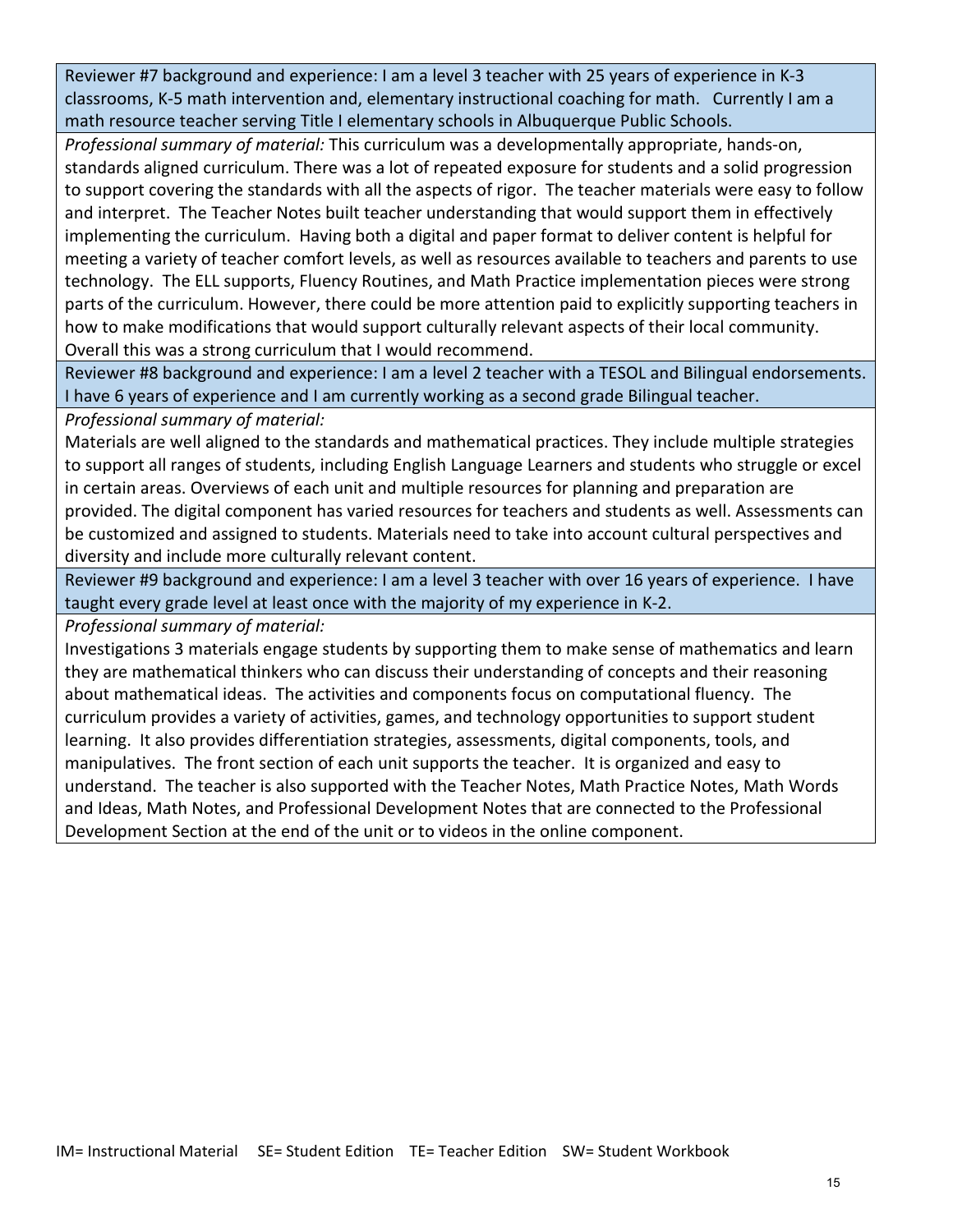# **Review Team Appraisal of Title**

### **(K-8 Mathematics)**

This appraisal form is provided for use by educators responsible for the selection of instructional materials for implementation with districts and charter schools across New Mexico to meet the need of their student populations.

This appraisal form should be used in conjunction with the publisher provided Form D: Research Based Effectiveness Determination that supports this reviewed material which can be found on the Instructional Material Bureau website.

<https://webnew.ped.state.nm.us/bureaus/instructional-materials/the-adoption-cycle/>

| IM Title       | Investigations 2017 | Publisher     | <b>Pearson Education</b> |
|----------------|---------------------|---------------|--------------------------|
| SE ISBN        | 9780328890507       | TE ISBN       | 9780328880621            |
| <b>SW ISBN</b> | N/A                 | Grade         | Grade 3                  |
|                |                     | Level/Content |                          |

**Core Material Designation** *(Core Material is - the comprehensive print or digital educational material, including basal material, which constitutes the necessary instructional components of a full academic course of study in those subjects for which the department has adopted content standards and benchmarks.*)

| Recommended<br>X    | Recommended with Reservations |                     | Not Recommended         |
|---------------------|-------------------------------|---------------------|-------------------------|
| <b>Total Score</b>  |                               |                     |                         |
| Reviewer #25<br>90% | Reviewer #26<br>86.63%        | Reviewer #27<br>92% | Average Score<br>89.61% |

**Standards Review** - *Materials are reviewed for alignment with the state adopted content standards, benchmarks and performance standards.*

| Reviewer #25 | Reviewer #26 | Reviewer #27 | Average Score |
|--------------|--------------|--------------|---------------|
| 92.67        | 86.58%       | 92.80%       | 90.69%        |

Materials align with grade level standards.

*Statements of appraisal and supporting evidence:*

The materials do align with grade level standards, although there are a few standards that are weak in the student print materials. The teacher materials are where the standards are covered in much more depth.

Materials align to standards for mathematical practice.

*Statements of appraisal and supporting evidence:*

Materials align with the mathematical practices in the teacher's edition through discussions and activities and are found in math practice notes. The front matter for each unit outlines practices in each unit with pictures, words, numbers, and a matrix of assessment locations. (Unit 6 p.6-7).

Materials show aspects of rigor.

*Statements of appraisal and supporting evidence:*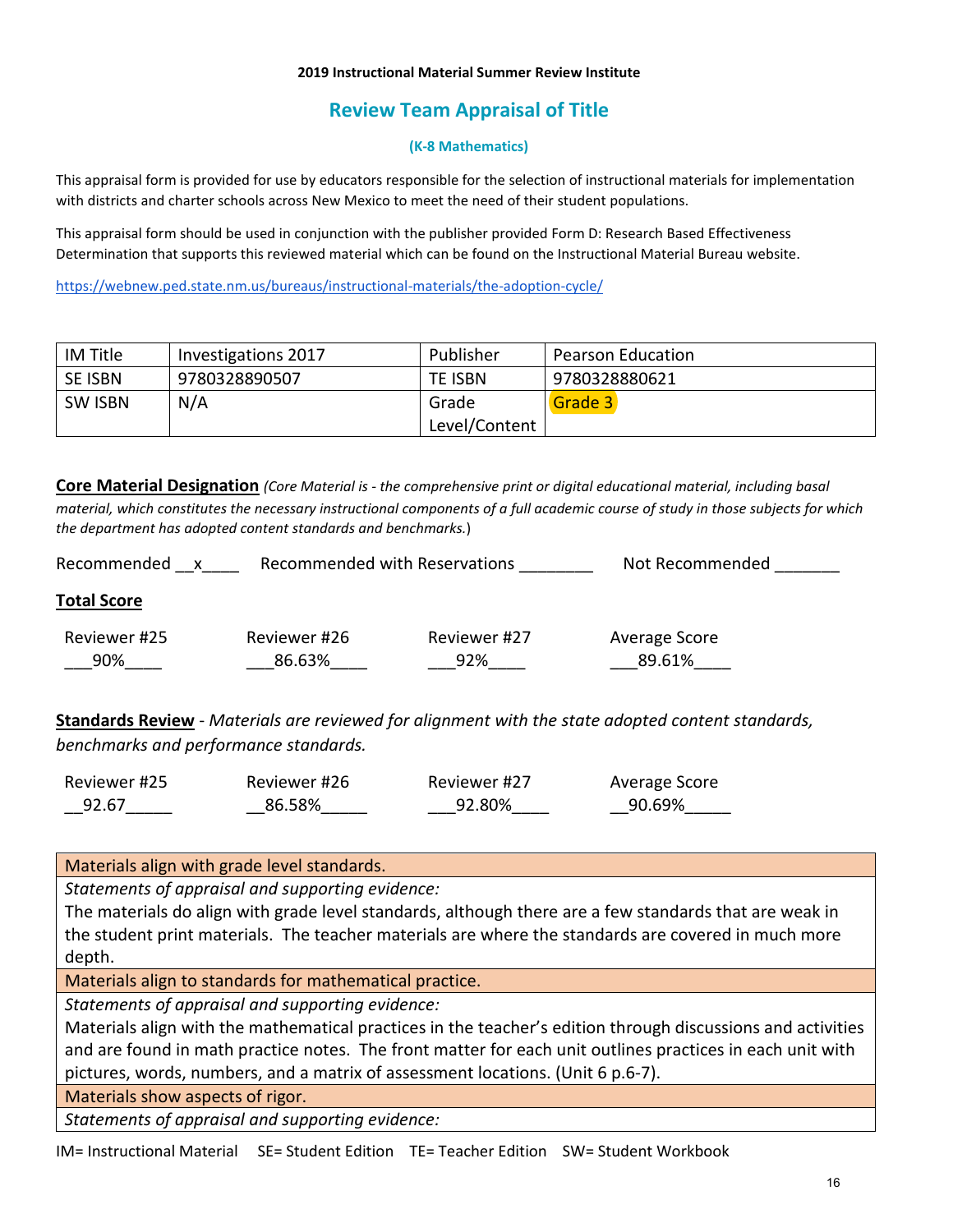For conceptual understanding, teacher discussions and activities provide concrete support. The discussions provide different access points and strategies. For procedural skills and fluency, the tenminute math review & practice, as well as the print & digital games, are crucial to fluency. Additional support materials may be needed for fact fluency mastery. For application, the activities are embedded into the unit sessions as part of the math workshop in the teacher's edition.

**Math Content Review** - *Materials are reviewed for relevant criteria pertaining to the support for teachers and students in the specific reviewed content area.*

| Reviewer #25 | Reviewer #26 | Reviewer #27 | Average Score |
|--------------|--------------|--------------|---------------|
| 78.57%       | 92.86%       | 100%         | 90.48%        |

Materials are consistent with grade level content, supporting the intent of the delivery and understanding of mathematics.

*Statements of appraisal and supporting evidence:*

Each session consists of some combination of activity, discussion, math workshop, assessment activity, and session follow-up. Sometimes, there are other components, such as the ten-minute math. It is crucial that these components be followed in order to make sure content standards are fully covered.

Materials support student learning of mathematics.

*Statements of appraisal and supporting evidence:*

There are suggestions with differentiation levels, ELL language suggestions, learning games, digital tools, ten-minute math, letters home, and math words & ideas online clips. The open education resources available through PearsonRealize provides resources for students and teachers to enhance the standards.

**All Content Review** - *Materials are reviewed for relevant criteria pertaining to the support for teachers and students in the material regarding the progression of the standards, lesson structure, pacing, assessment, individual learners and cultural relevance.*

| Reviewer #25 | Reviewer #26 | Reviewer #27 | Average Score |
|--------------|--------------|--------------|---------------|
| 85.37%       | 86.59%       | 88.41%       | 86.79%        |

Materials are consistent with the progressions in the standards.

*Statements of appraisal and supporting evidence:*

There are 8 units with a total of 144 sessions. A quick view of topics can be found in the content guide on p. 12-13. This program uses 70 minutes session per day for math. There are additional other options and activities that can go outside of this time.

Materials foster coherence through connections at a single grade, where appropriate and required by the standards.

*Statements of appraisal and supporting evidence:*

When applicable, materials used connections: looking back in the unit front matter (unit 1 p.4) to show the general topic connections introduced in prior grades and connection and looking forward (unit 1 p.7) to show how materials will relate to future topics and possibly next grade level.

Materials are well designed and take into account effective lesson structure and pacing.

*Statements of appraisal and supporting evidence:*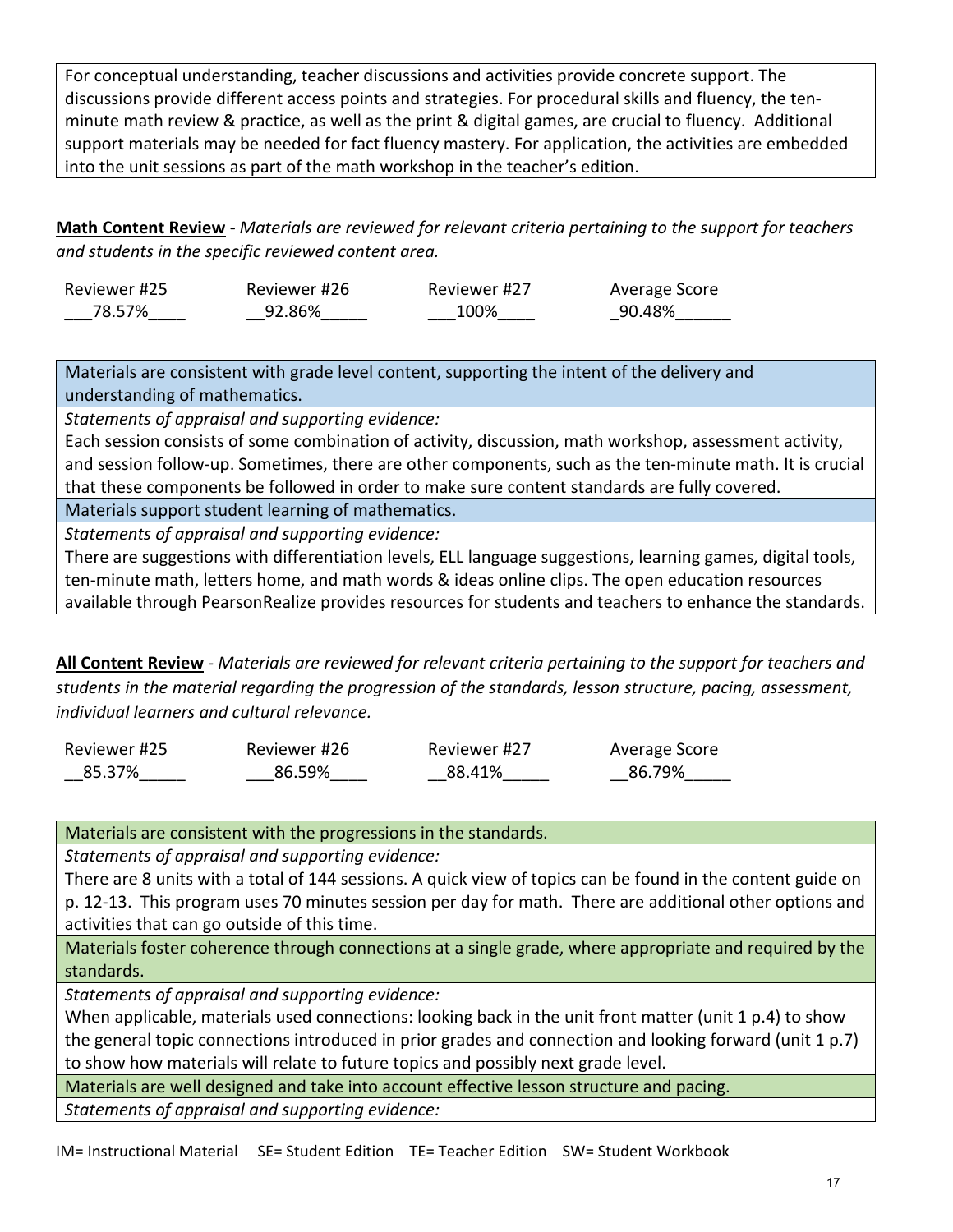The Implementation guide (p.9) shows a pacing chart with sessions and number of weeks for each of the units. The program spirals through content. The professional development at the back of each unit provides teacher notes and dialogue boxes. The program structure must be followed for the program to be effective. The teacher wrap is informative and provides multiple tools and resources to support teacher.

Materials offer teachers resources and tools to collect ongoing data about student progress on the standards.

*Statements of appraisal and supporting evidence:*

There are observation logs available for teachers to observe math practices. There is an online portfolio (Scout). There were no visible parts for students to self-monitor their own progress.

Materials give all students extensive opportunities and support to explore key concepts.

*Statements of appraisal and supporting evidence:*

The online materials provide an online book with interactive features where students can type & draw, use online tools, and watch clips on math words & ideas. The online work allows the students to submit work online where teachers can immediately respond and assign next steps. The teacher edition has differentiation, math notes for math practices, and letters home.

Materials support effective use of technology to enhance student learning. Digital materials are accessible and available in multiple platforms.

*Statements of appraisal and supporting evidence:*

Materials support effective use of technology to enhance student learning. Digital materials are accessible and available in multiple platforms. There are icons in the investigation planner to indicate related digital tools or resources on PearsonRealize.com. PearsonRealize.com also includes a Game Center (12 games for 3rd grade), an interactive student activity book where students can type/draw on the workbook pages, assessment masters, the ten-minute math activities, and the Math Words & Ideas digital resource.

Materials can be easily customized for individual learners.

*Statements of appraisal and supporting evidence:*

The Pearson created assessments provide opportunities to change out or reorder the questions in the quizzes and the ability to read the questions aloud. There is a place where a teacher can create a new quiz with teacher created questions.

Materials take into account cultural perspectives.

*Statements of appraisal and supporting evidence:*

The cultural perspectives for the curriculum are very surface level. Different racial and ethnic backgrounds can be found in some of the interactive pages. There are no activities that address cultural perspectives.

**Reviewer Professional Summation** - *These materials are reviewed by Level II and Level III educators from across New Mexico. The reviewers have brought their knowledge, experience and expertise into the review of these materials. They offer here their individual summary of the material as a whole.* 

Reviewer #25 background and experience: Level 3 teacher, 28 years of teaching, NBCT adolescent generalist since 1995

*Professional summary of material:*

This curriculum covers the CCSS and has a reasonable amount of materials to cover for a year with cohesive units. The time is set for 70 minutes per class. The structure in the teacher's guide needs to be followed because that is where the heart of the program is. There are support resources, games, and an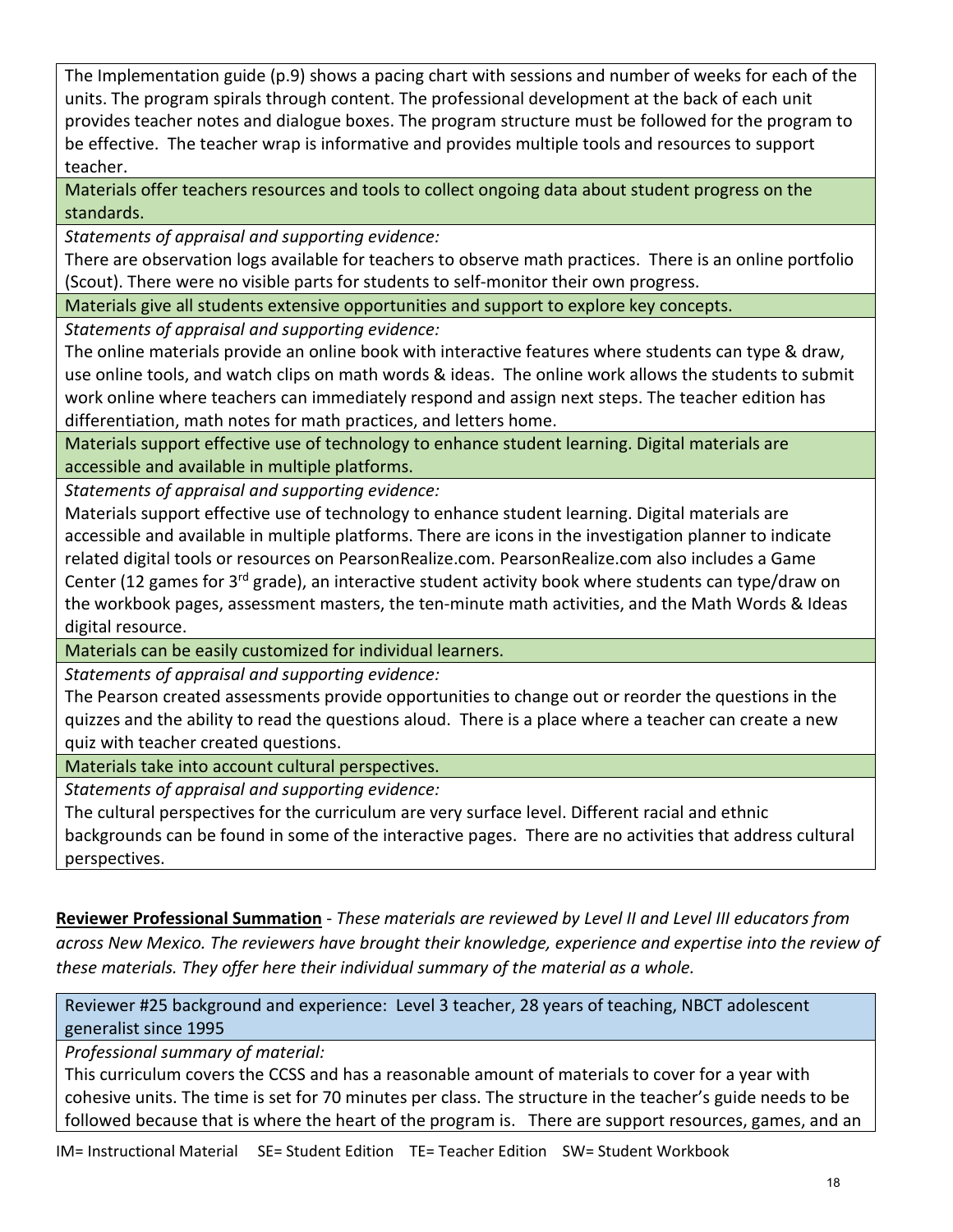interactive version of the student workbook in Pearsonrealize for those who like technology. This is doable curriculum, if there is good professional development and/or the teacher is willing to look at materials ahead of time. There are a lot of parts to sort through and study for a beginning teacher and even a veteran teacher who is new to the Investigations material & approach.

Reviewer #26 background and experience: Level 2 teacher, 4 years of teaching

*Professional summary of material:*

The Investigations curriculum for third grade covers the common core state standards, math practice standards with online components to support technology, student learning, and support for teacher instruction. It is important to follow the structure in the teacher's guide for successful learning outcomes. The curriculum follows a spiral learning format and daily math talk discussions. The material covers the school year with pacing guide support for teachers.

Reviewer #27 background and experience: Level 3 teacher, NBCT Middle Childhood Generalist, 20 years of teaching

*Professional summary of material:*

Pearson Investigations addresses CCSS for grade 3 to include standards for math practice and content. Investigations must be studied and followed with fidelity to ensure student success with grade level standards. Pearson Realize offers professional development videos to help teachers with implementation. In addition, each unit has a Professional Development section at the back, which includes Teacher Notes (math content written at an adult level), Dialogue Notes, and Yearly Pacing, which supports teachers and is manageable. There are print and digital resources for students. However, there are more online options. The teacher's edition is essential to deliver lessons in depth. The Pearson Investigations curriculum will support both novice and veteran teachers, as they strive to help students reach their potential. However, teachers must make sure they study the materials in advance and follow the program's structure.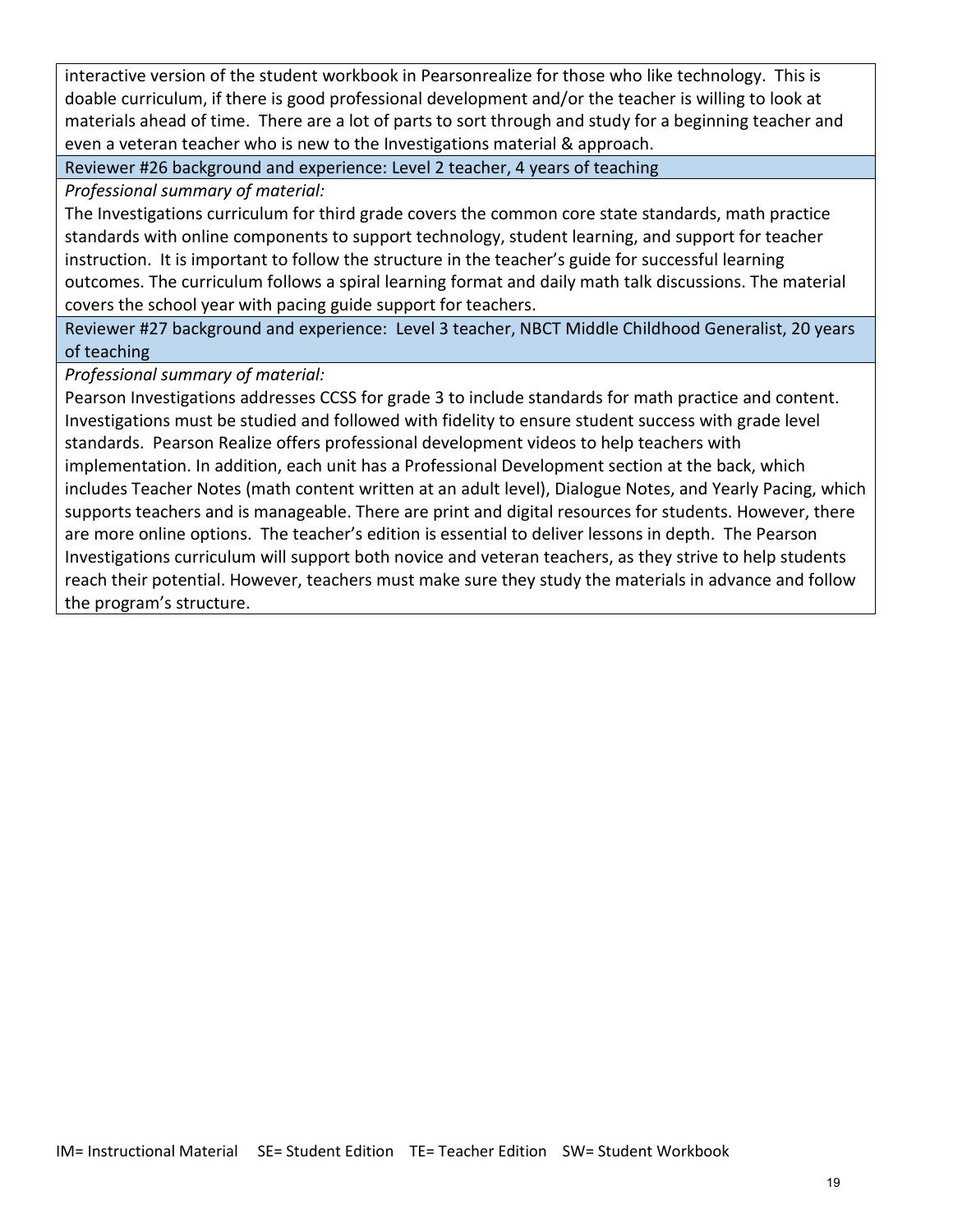# **Review Team Appraisal of Title**

### **(K-8 Mathematics)**

This appraisal form is provided for use by educators responsible for the selection of instructional materials for implementation with districts and charter schools across New Mexico to meet the needs of their student populations.

This appraisal form should be used in conjunction with the publisher provided Form D: Research Based Effectiveness Determination that supports this reviewed material which can be found on the Instructional Material Bureau website.

<https://webnew.ped.state.nm.us/bureaus/instructional-materials/the-adoption-cycle/>

| IM Title       | Investigations 2017 | Publisher      | <b>Pearson Education</b> |
|----------------|---------------------|----------------|--------------------------|
| <b>SE ISBN</b> | 9780328890514       | <b>TE ISBN</b> | 9780328880638            |
| <b>SW ISBN</b> | N/A                 | Grade          | Grade 4                  |
|                |                     | Level/Content  |                          |

**Core Material Designation** *(Core Material is - the comprehensive print or digital educational material, including basal material, which constitutes the necessary instructional components of a full academic course of study in those subjects for which the department has adopted content standards and benchmarks.*)

| Recommended            |                        | Recommended with Reservations | Not Recommended         |
|------------------------|------------------------|-------------------------------|-------------------------|
| <b>Total Score</b>     |                        |                               |                         |
| Reviewer #16<br>95.33% | Reviewer #17<br>97.50% | Reviewer #18<br>94%           | Average Score<br>95.61% |

**Standards Review** - *Materials are reviewed for alignment with the state adopted content standards, benchmarks and performance standards.*

| Reviewer #16 | Reviewer #17 | Reviewer #18 | Average Score |
|--------------|--------------|--------------|---------------|
| 94.69%       | 98.87%       | 97.52%       | 97.12%        |

Materials align with grade level standards.

*Statements of appraisal and supporting evidence:*

The materials align to 4th grade standards. However, the standards are not identified in the Student Activity Book for the individual lessons. The standards are found in the Teacher's Edition at the bottom of each session on the first page. Although evidence can be found for most standards, finding practice in the Student Activity Book is sometimes challenging. The student practice appears to come at different places throughout the units, and does not always match the lesson/standards being taught.

Materials align to standards for mathematical practice.

*Statements of appraisal and supporting evidence:*

The material aligns well to the standards for mathematical practice. Mathematical practices addressed in each unit are identified at the beginning of each unit's Teacher's Edition.

Materials show aspects of rigor.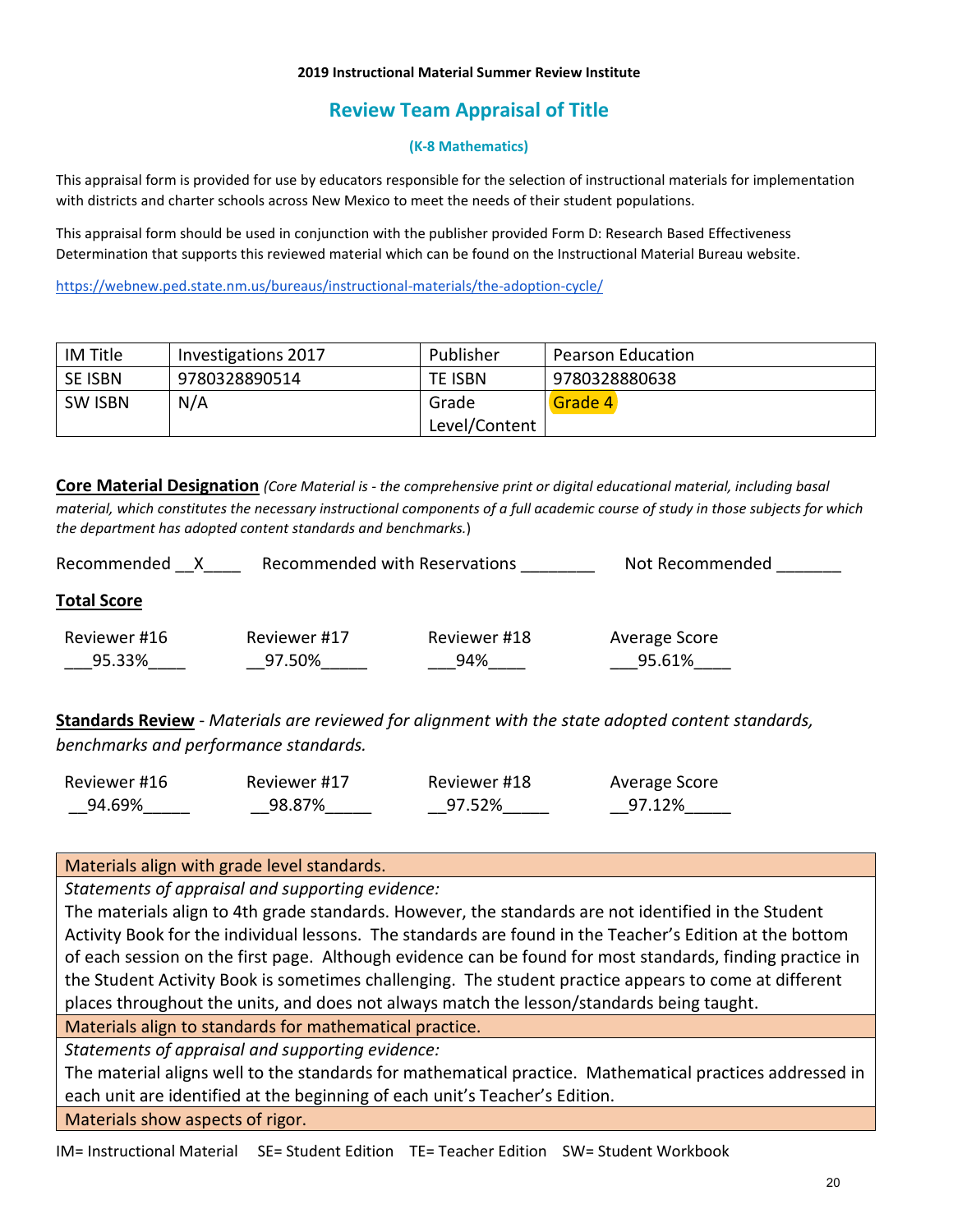*Statements of appraisal and supporting evidence:* Rigor can be found in each unit. Fluency practice and review begin each lesson in the "Ten-Minute Math" section.

**Math Content Review** - *Materials are reviewed for relevant criteria pertaining to the support for teachers and students in the specific reviewed content area.*

| Reviewer #16 | Reviewer #17 | Reviewer #18 | Average Score |
|--------------|--------------|--------------|---------------|
| 100%         | 100%         | 92.86%       | 97.62%        |

Materials are consistent with grade level content, supporting the intent of the delivery and understanding of mathematics.

*Statements of appraisal and supporting evidence:*

The materials blend online resources with the textbook and workbook resources. It can be challenging to navigate the online platform without the printed text (Teacher's Editions and Student Activity Books). Proper training to navigate the online platform would be helpful for district's choosing to adopt this program. Differentiating between units online is difficult.

Materials support student learning of mathematics.

*Statements of appraisal and supporting evidence:*

The materials support student learning of mathematics. Each session contains a Ten Minute Math practice and review, along with activities, discussion, and a session follow-up.

**All Content Review** - *Materials are reviewed for relevant criteria pertaining to the support for teachers and students in the material regarding the progression of the standards, lesson structure, pacing, assessment, individual learners and cultural relevance.*

| Reviewer #16 | Reviewer #17 | Reviewer #18 | Average Score |
|--------------|--------------|--------------|---------------|
| 95.73%       | 93.90%       | 85.37%       | 91.66%        |

Materials are consistent with the progressions in the standards.

*Statements of appraisal and supporting evidence:*

At times, the standards can be found in multiple units making it difficult to determine the progression. Without the printed editions, online materials prove to be even more challenging when identifying the progression of the standards.

Materials foster coherence through connections at a single grade, where appropriate and required by the standards.

*Statements of appraisal and supporting evidence:*

Connections for grades 3 and 5 are made. However, the progression from Kindergarten through 12th grade is not identified.

Materials are well designed and take into account effective lesson structure and pacing.

*Statements of appraisal and supporting evidence:*

Lesson structure is effective. The session's activities are highlighted at the beginning of each session, which supports teacher instruction. The program appears to be doable in a school's calendar year.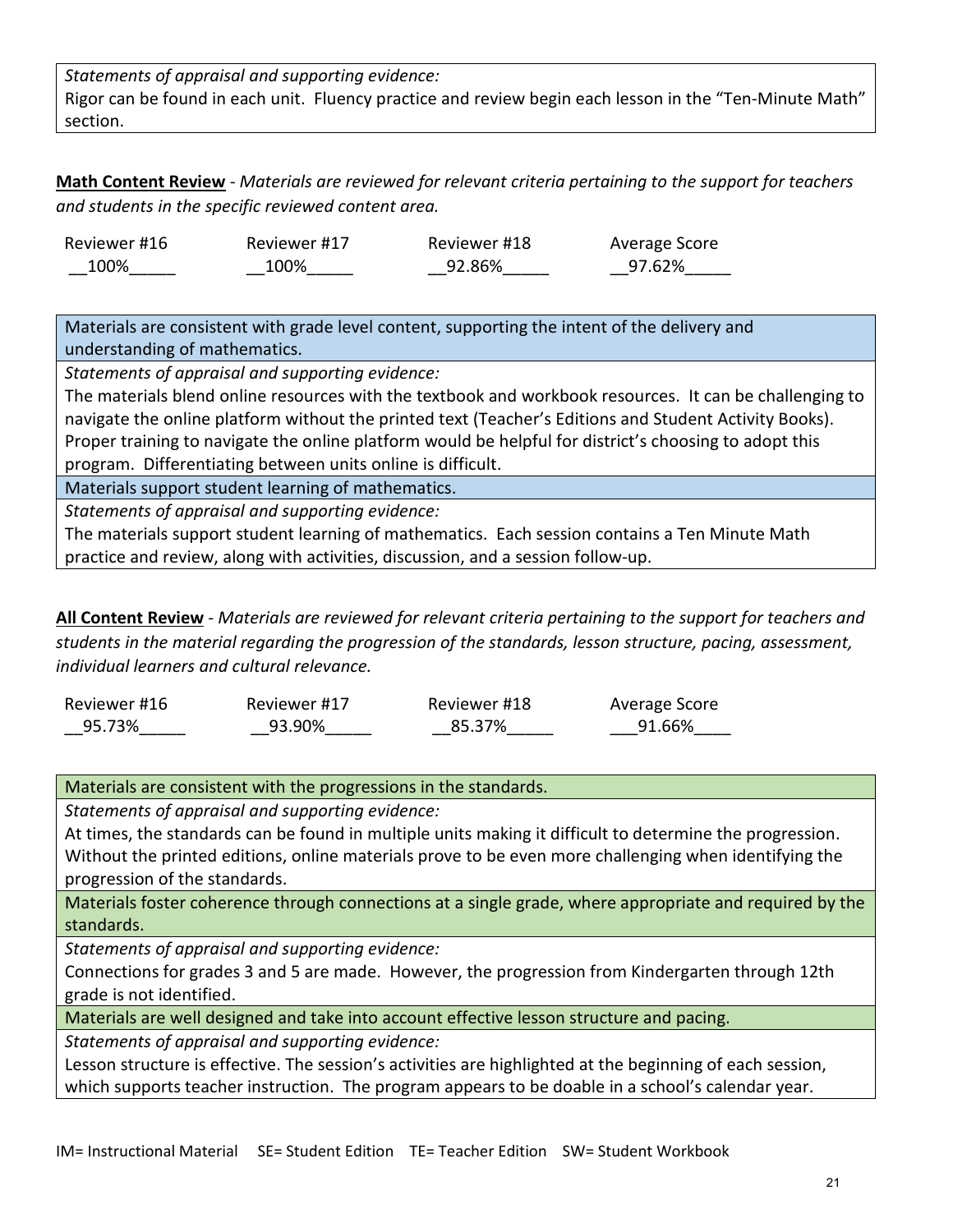Materials offer teachers resources and tools to collect ongoing data about student progress on the standards.

*Statements of appraisal and supporting evidence:*

An Ongoing Assessment component is provided, giving the teacher a checklist to ensure student understanding of the benchmarks. However, quizzes and assessments are sporadic throughout the units.

Materials give all students extensive opportunities and support to explore key concepts.

*Statements of appraisal and supporting evidence:*

Students have support to explore key concepts. However, the flow of the concepts and standards throughout the units seems random at times.

Materials support effective use of technology to enhance student learning. Digital materials are accessible and available in multiple platforms.

*Statements of appraisal and supporting evidence:*

The digital materials are difficult for teachers to navigate. Students have multiple opportunities to use technology to explore standards and concepts.

Materials can be easily customized for individual learners.

*Statements of appraisal and supporting evidence:*

The materials to customize individual learner's activities could not be accessed.

Materials take into account cultural perspectives.

*Statements of appraisal and supporting evidence:*

Cultural names of characters were evident. However, cultural perspectives and experiences are lacking. New Mexico cultural experiences could not be found.

**Reviewer Professional Summation** - *These materials are reviewed by Level II and Level III educators from across New Mexico. The reviewers have brought their knowledge, experience and expertise into the review of these materials. They offer here their individual summary of the material as a whole.* 

Reviewer #16 background and experience: A level 3 teacher with 24 years' experience. I have taught 5th and 6th grade in NY and 5th grade in MA and NH. I am currently teaching 5th grade in NM. *Professional summary of material:* 

Reviewer #17 background and experience: I am a level 3 teacher with 15 years' experience. I have taught all grade levels from kindergarten to 4th grade. Currently I am in my 5th year as a fourth grade teacher.

*Professional summary of material:*

Reviewer #18 background and experience: A level 3 teacher with 12 years' experience. I have taught 2nd grade in CA and 1st, 2nd, and 3rd in NM. I am currently a 4th grade Special Education Teacher. *Professional summary of material:*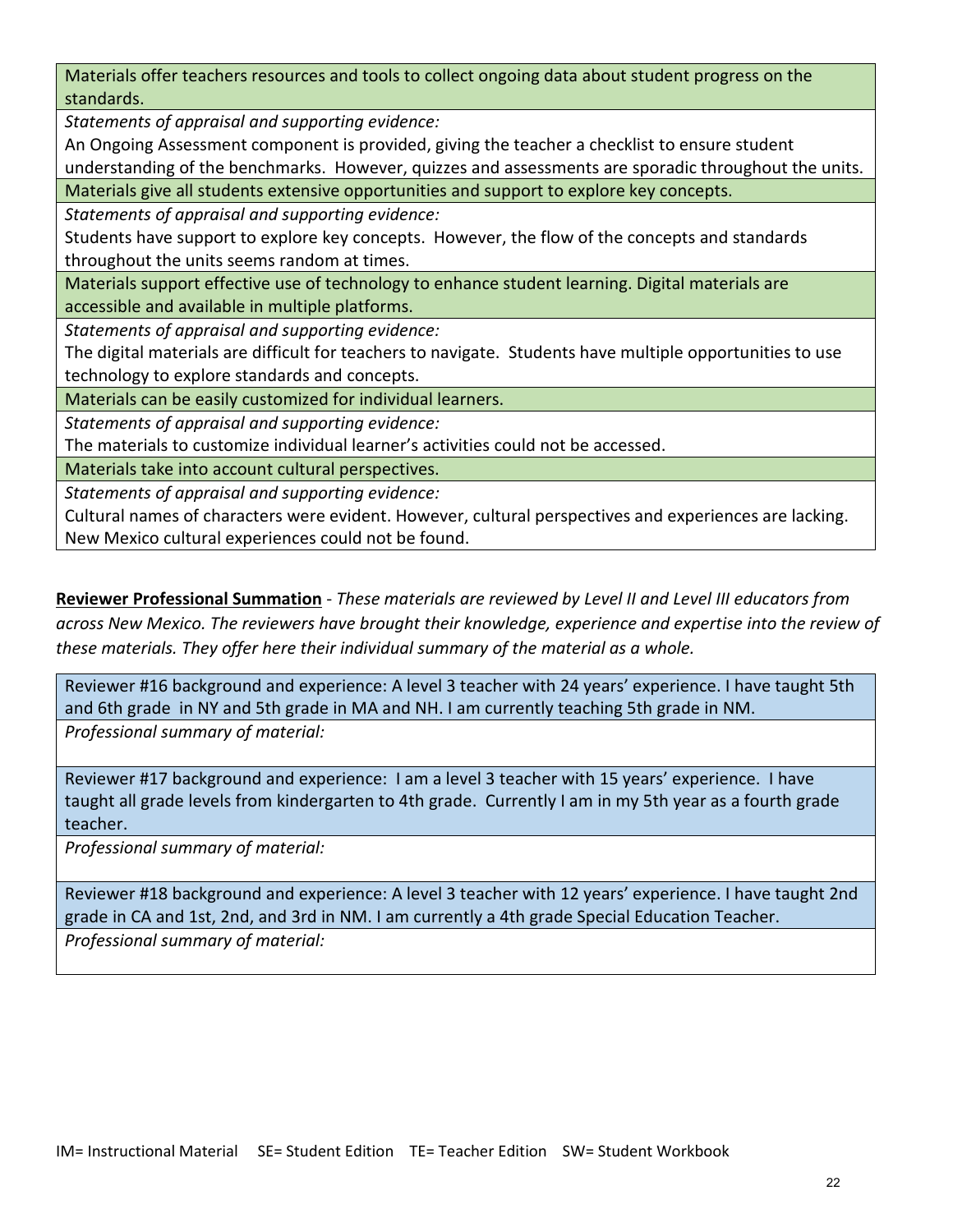# **Review Team Appraisal of Title**

### **(K-8 Mathematics)**

This appraisal form is provided for use by educators responsible for the selection of instructional materials for implementation with districts and charter schools across New Mexico to meet the needs of their student populations.

This appraisal form should be used in conjunction with the publisher provided Form D: Research Based Effectiveness Determination that supports this reviewed material which can be found on the Instructional Material Bureau website.

<https://webnew.ped.state.nm.us/bureaus/instructional-materials/the-adoption-cycle/>

| IM Title       | Investigations 2017 | Publisher     | <b>Pearson Education</b> |
|----------------|---------------------|---------------|--------------------------|
| <b>SE ISBN</b> | 9780328890521       | TE ISBN       | 9780328880645            |
| <b>SW ISBN</b> | N/A                 | Grade         | Grade 5                  |
|                |                     | Level/Content |                          |

**Core Material Designation** *(Core Material is - the comprehensive print or digital educational material, including basal material, which constitutes the necessary instructional components of a full academic course of study in those subjects for which the department has adopted content standards and benchmarks.*)

| Recommended           | Recommended with Reservations | x                     | Not Recommended        |
|-----------------------|-------------------------------|-----------------------|------------------------|
| <b>Total Score</b>    |                               |                       |                        |
| Reviewer #73<br>88.8% | Reviewer #74<br>91%           | Reviewer #75<br>89.2% | Average Score<br>89.6% |

**Standards Review** - *Materials are reviewed for alignment with the state adopted content standards, benchmarks and performance standards.*

| Reviewer #73 | Reviewer #74 | Reviewer #75 | Average Score |
|--------------|--------------|--------------|---------------|
| 89%          | 97%          | 84.95%       | 90.3%         |

Materials align with grade level standards.

*Statements of appraisal and supporting evidence:*

The grade level standards are addressed but there are some that lack enough to thoroughly meet the standards' expectations.

Materials align to standards for mathematical practice.

*Statements of appraisal and supporting evidence:*

The standards for mathematical practice are evident within the curriculum. The students have various opportunities to build on these areas of expertise for best mathematical learning.

Materials show aspects of rigor.

*Statements of appraisal and supporting evidence:*

Overall, the embedded discussions, group work, and daily practice address all aspects of rigor. There are some Units and sessions that are lacking, but they are covered throughout curriculum.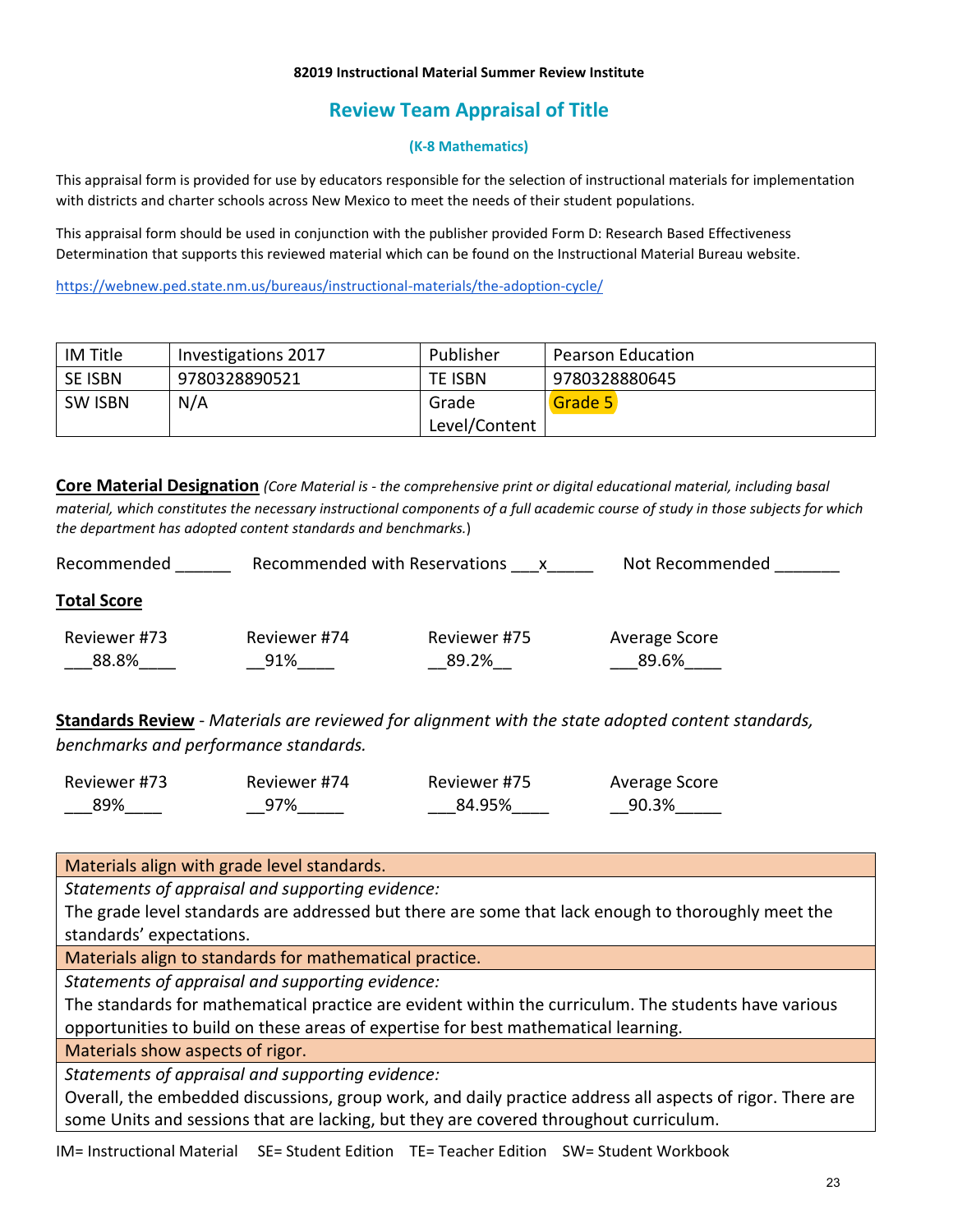**Math Content Review** - *Materials are reviewed for relevant criteria pertaining to the support for teachers and students in the specific reviewed content area.*

| Reviewer #73 | Reviewer #74 | Reviewer #75 | Average Score |
|--------------|--------------|--------------|---------------|
| 96%          | 93%          | 96.43%       | 95.14%        |

Materials are consistent with grade level content, supporting the intent of the delivery and understanding of mathematics.

*Statements of appraisal and supporting evidence:*

The TE provides thorough guidance in supporting the teacher in understanding and presenting mathematical content. There are notes, professional development pages, discussion dialogue, and guiding questions for every lesson.

Materials support student learning of mathematics.

*Statements of appraisal and supporting evidence:*

All units in the instructional materials begin with a description of the mathematical focus as well as exemplars. There is more than one page of practice in the SE that supports student learning, and teacherled introduction to lessons provides practice as well.

**All Content Review** - *Materials are reviewed for relevant criteria pertaining to the support for teachers and students in the material regarding the progression of the standards, lesson structure, pacing, assessment, individual learners and cultural relevance.*

| Reviewer #73 | Reviewer #74 | Reviewer #75 | Average Score |
|--------------|--------------|--------------|---------------|
| 86%          | 77%          | 89.2%        | 84.06%        |

Materials are consistent with the progressions in the standards.

*Statements of appraisal and supporting evidence:*

The correlation of the standards given in the content guide does not always match the Student Activity Book. The curriculum does work in clusters of standards and some are repeated in multiple units. There is practice in the student book that reviews already taught standards.

Materials foster coherence through connections at a single grade, where appropriate and required by the standards.

*Statements of appraisal and supporting evidence:*

The students' activity book is not organized in such a manner to show coherence. There is no reference to the standards in the book. However, in every lesson, there are spiraling/review/practice activities of previously learned mathematics concepts.

Materials are well designed and take into account effective lesson structure and pacing.

*Statements of appraisal and supporting evidence:*

Each session is broken down into parts and suggested time for each part is given. It is assumed that one session will require 60 minutes of instruction. The curriculum is eight units with a total of 135 sessions, a bit shy to cover the school year to the end.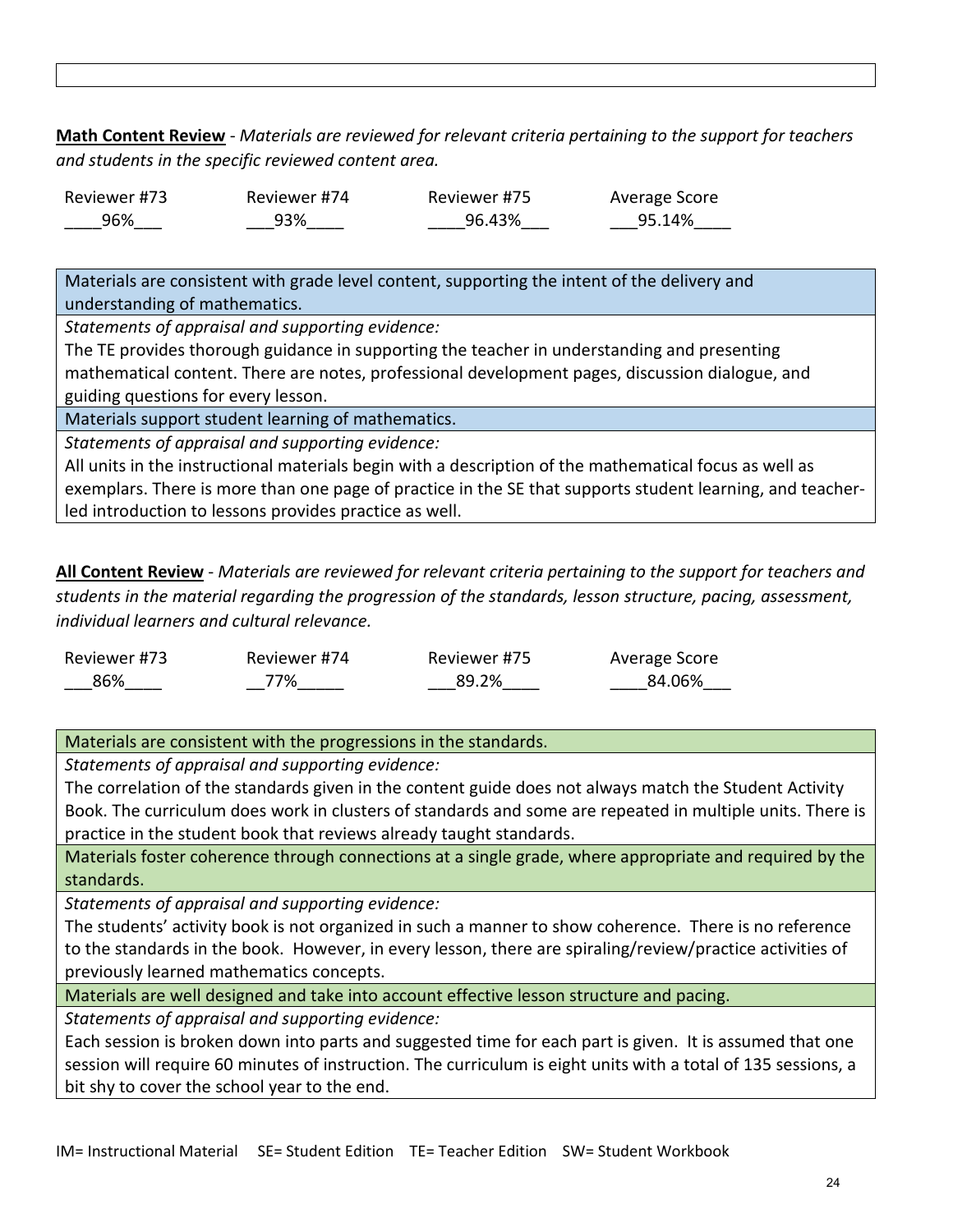Materials offer teachers resources and tools to collect ongoing data about student progress on the standards.

*Statements of appraisal and supporting evidence:*

The digital materials of the curriculum offer the support teachers need in addressing progress monitoring and in collecting assessment data. There are also games and interactive material that can be accessed digitally on student devices in school and at home.

Materials give all students extensive opportunities and support to explore key concepts.

*Statements of appraisal and supporting evidence:*

Throughout the instructional materials, students explore key concepts and ideas. However, the organization of the review of mathematics content already learned and practiced is not evident. The teacher-led whole group activities give students the support to understand and express their understanding in learning key concepts.

Materials support effective use of technology to enhance student learning. Digital materials are accessible and available in multiple platforms.

*Statements of appraisal and supporting evidence:*

Digital games and tools are offered to enhance student learning. For example, digital arrays are available where students can change the dimensions and visually see how the area changes. All the digital benefits of this curriculum are accessible on student devices in school and at home.

Materials can be easily customized for individual learners.

*Statements of appraisal and supporting evidence:*

The Investigations curriculum also uses PearsonRealize digital platform. There are options for assigning material individually and by class for students. The videos, games, and tools are always available to help student learning.

Materials take into account cultural perspectives.

*Statements of appraisal and supporting evidence:*

There was not enough evidence in the curriculum to fully address this expectation. The SE does not have any photos that address cultural perspectives and using names (e.g. Mr. Sanchez) cannot be considered to reflect cultural perspectives. The TE shows pictures of students in dialogue boxes for the "Students Might Say" sections but again, it is not enough in addressing cultural perspectives.

**Reviewer Professional Summation** - *These materials are reviewed by Level II and Level III educators from across New Mexico. The reviewers have brought their knowledge, experience and expertise into the review of these materials. They offer here their individual summary of the material as a whole.* 

Reviewer #73 background and experience: K-8 educator, 19 years' experience.

*Professional summary of material:*

The curriculum covered the content for the year, but I found the SW to be lacking in both rigor and student engagement. The TE was full of material, but it would require a great deal of planning and reading for the teacher to be prepared as it is not very user friendly. I found the eight different TE's to be difficult to manage and store. The digital platform is powerful and usable, but it was rarely cited by the publisher during the review process. The professional development sections at the end of each unit would be great for individual teacher use or during a PLC/TLC.

Reviewer #74 background and experience: Educator of 19 years in grades, K, 2, 6, and Middle School *Professional summary of material:*

While the curriculum covers material enough, I thought it lacked in providing engaging lessons. The student book is very basic and for some sessions there is not enough practice for students. The TE has